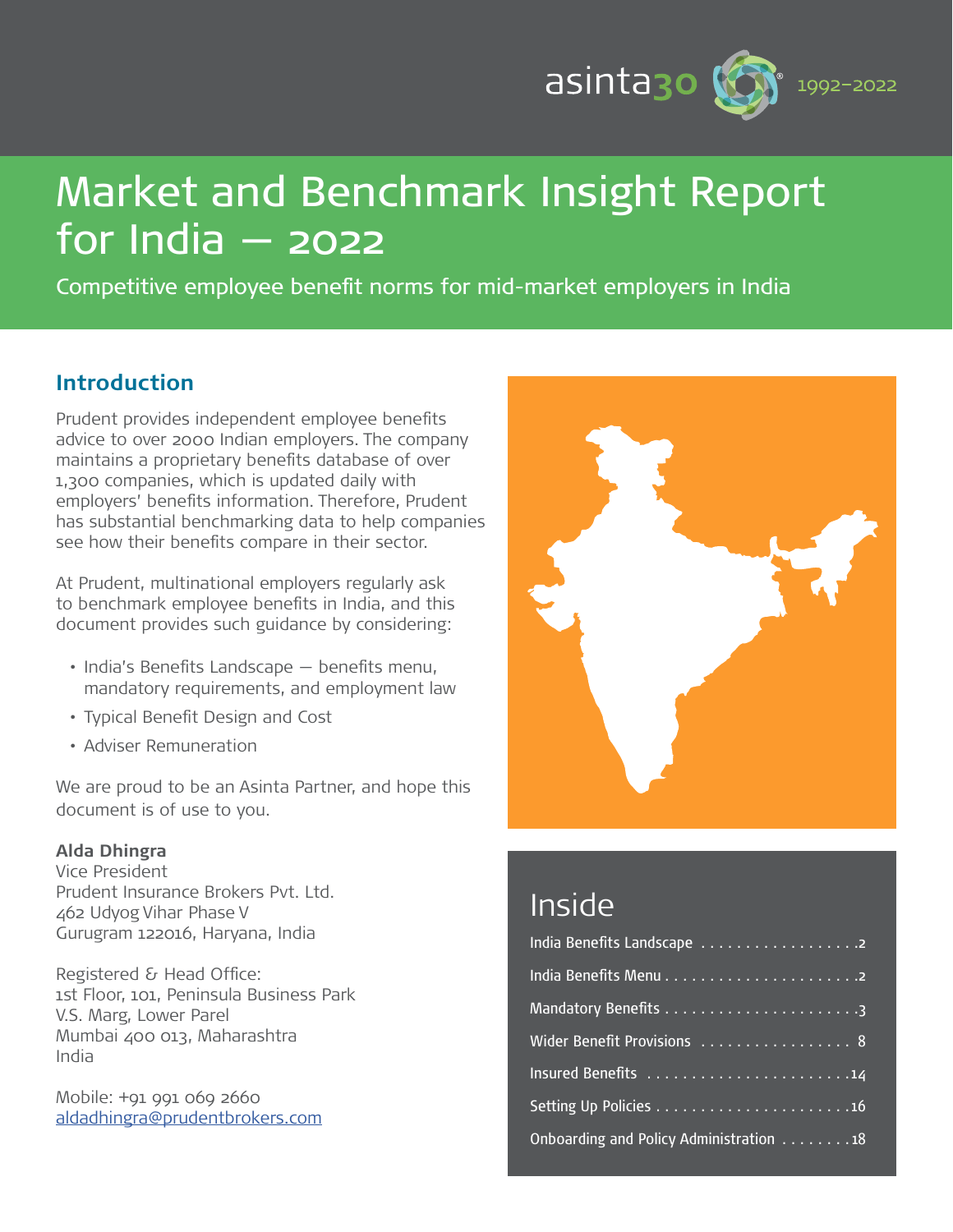

## **1. India's Benefits Landscape**

Employee benefits are extremely important in India as they help attract and retain employees and shape an employers' brand. They vary substantially based on a company's attraction and retention goals, culture, and industry. Leading employers in various sectors seek to be informed about benefits trends to ensure their benefits offerings are competitive and they frequently introduce new benefits to differentiate themselves.



Three other factors influence benefits design:

- Industry Type
- Salary Level
- Location

#### **1.1 Industry Type**

Benefits vary widely according to industry type. For example, we see market-leading, innovative supplemental benefits in financial services, high-tech, and professional services sectors. Voluntary benefits have become more common. However, in the retail and hospitality sectors, benefits are substantially lower. The manufacturing sector usually has to provide more statutory benefits because of lower-wage ceiling eligibility requirements under some statutes; thus, employers may not offer as many supplemental or voluntary benefits. We have an extensive database of clients across industries from which we can provide multi-variable benefits benchmarks. This ability lets our clients make decisions based on current data and precise percentile rankings rather than on dated multi-year surveys that offer only "below, at, or above par" recommendations.

#### **1.2 Salary Levels**

Salary levels will impact the level of benefit provision, although the types of supplemental insurance benefits will remain the same. Supplemental benefits levels tend to be graded in sectors with a wide skill gap between entry-level employees and managers. In technology, financial services, consulting, and other professional services sectors, benefits tend to be uniform across all levels.

The average base salary in 2021 in India is INR 31,900 (USD 437) per month.

The national-level minimum salary is INR  $4,576$  (USD 62) per month. Minimum wage varies by state, area within the state based on development level (zone), industry, occupation, and skill level.

### **1.3 Location**

The location of employees can influence benefit levels, benefit provisions, and salaries. Costs will be higher in Tier 1 cities such as Mumbai, Delhi, Bengaluru, Chennai, Kolkata, and Hyderabad and lower in Tier II (e.g., Ahmedabad, Pune, Jaipur, Vadodara, Vishakapatnam, Indore, Bhopal) and Tier III cities. One may find employees even in the technology sector covered for health, disability, and life under a statutory plan rather than a supplementary plan due to their salaries falling within the wage ceiling eligibility threshold for these benefits in some Tier II and Tier III towns.

## **2. India Benefits Menu**

India's social security systems are designed primarily to provide financial, medical, disability, and widow's pension support to the vast underprivileged or lower-income working classes. India has a national health insurance scheme, Ayushman Bharat, that provides generous hospitalization benefits to a family of up to 6 members and has enrolled almost 500 million lives. However, the working middle class is not eligible for this plan and relies on employer-sponsored health insurance benefits.

Health Insurance is the most valued and popular employee benefit in India, followed closely by retirement pension. Group personal accident and group term life benefits are typical additional benefits. India's group personal accident policy provides temporary total disability benefit, an income replacement benefit payable for up to 104 weeks.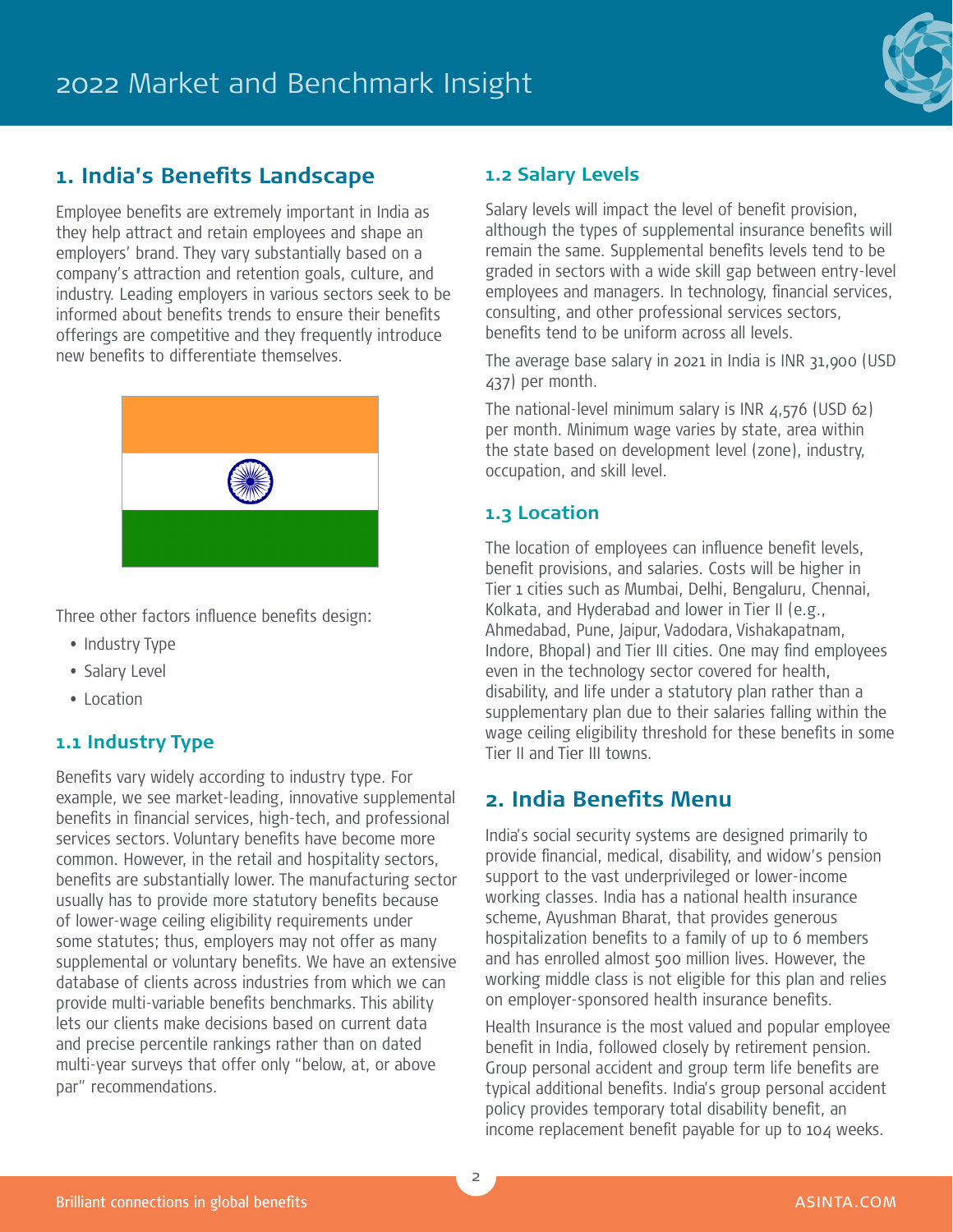

A short-term disability, or employee income protection plan, was introduced in the Indian market by Prudent in October 2021. This plan provides an aggregate limit for 3, 6, 9, or 12 months' pay per employee who faces the loss of pay due to defined medical contingencies leading to hospitalization. LTD plans are not yet available.

There is a growing interest in defined contribution plans as employees take more control over their pension savings. The National Pension Scheme is a fully portable, defined contribution plan with voluntary individual contributions towards market-linked investments. This supplements the statutory Employees' Provident Fund, which requires matching employer-employee contributions and is managed by a government body that provides a fixed annual return.

Employees enjoy many additional non-insurance benefits, such as company cars for senior executives, fully paid or subsidized transportation to and from work, subsidized meals, mobile phone and internet service, EAP, digital medicine, wellness programs, and more. Leading employers strive to outdo their competitors in benefits offerings.

The range of benefits that are typically available to employees in India is shown in this table.

#### **2.1 Mandatory Benefits**

Mandatory benefits contributions are based on basic salary plus dearness allowance, which is 50% of total compensation. Thus, employer contribution levels described below constitute approximately 17% of Basic Salary, or effectively 8% of total compensation.

| <b>Benefit</b>    | <b>Comments</b>                                                                                                 |
|-------------------|-----------------------------------------------------------------------------------------------------------------|
| <b>Employees'</b> | Employees' State Insurance is a self-financing social security and health insurance program for Indian workers. |
| <b>State</b>      | The Employees' State Insurance Corporation manages the fund according to rules and regulations stipulated in    |
|                   | <b>Insurance Act</b> $\vert$ the ESI Act 1948.                                                                  |
| 1948              |                                                                                                                 |

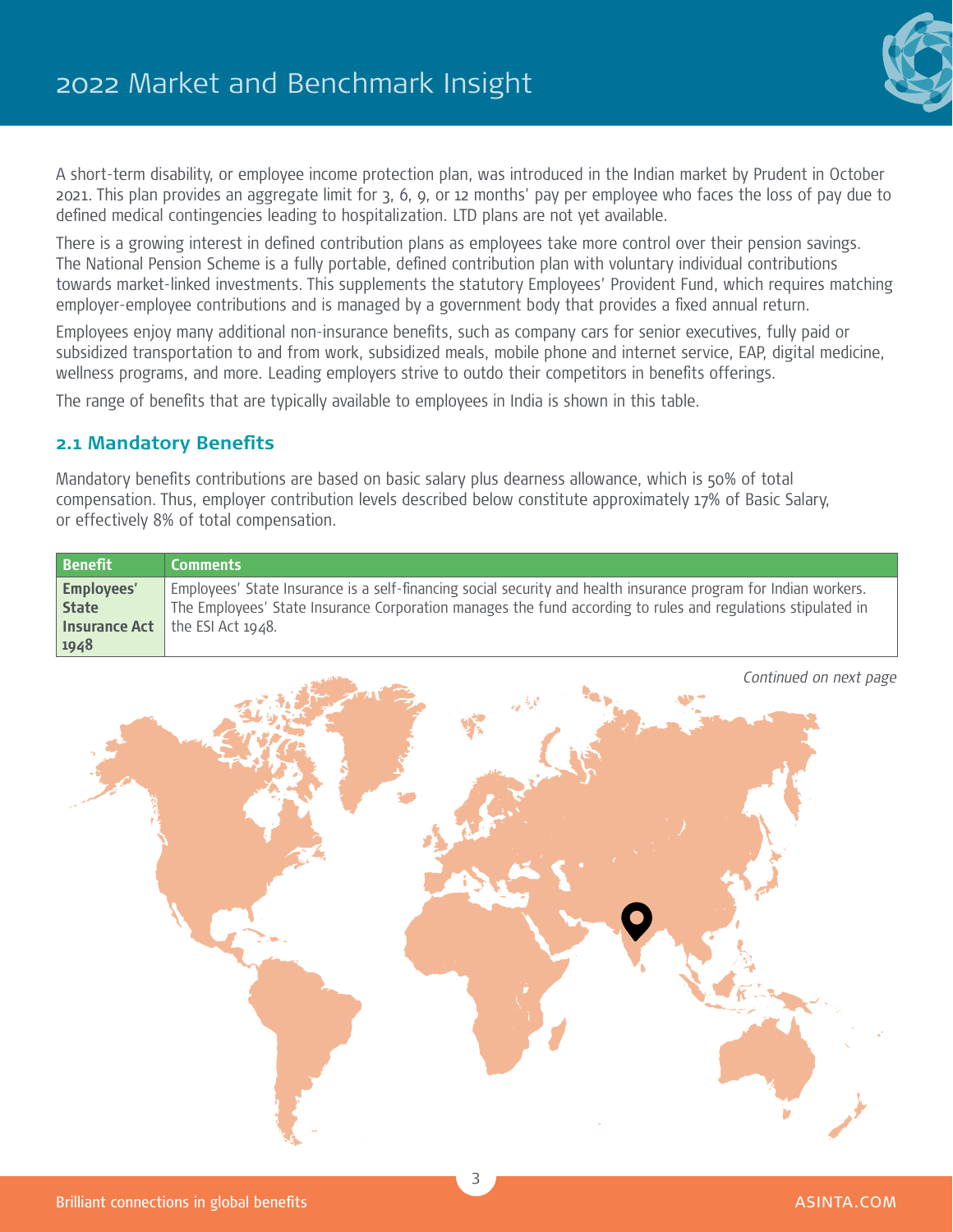# 2022 Market and Benchmark Insight



| <b>Employees'</b><br><b>State</b>        | The ESI Act, 1948 applies to non-seasonal power using factories or manufacturing units employing ten or more<br>persons and non-power using establishments employing twenty or more persons.                                                                                                                                                                                                                                                                                                                                                                             |
|------------------------------------------|--------------------------------------------------------------------------------------------------------------------------------------------------------------------------------------------------------------------------------------------------------------------------------------------------------------------------------------------------------------------------------------------------------------------------------------------------------------------------------------------------------------------------------------------------------------------------|
| <b>Insurance</b><br><b>Scheme (ESIS)</b> | Under Section $2(12)$ , the Act applies to factories employing ten or more persons irrespective of whether power is<br>used in the process of manufacturing or not.                                                                                                                                                                                                                                                                                                                                                                                                      |
|                                          | Under Section $1(5)$ of the Act, the Scheme has been extended to shops, hotels, restaurants, cinemas (including<br>preview theatre), road motor transport undertakings, and newspaper establishments employing 20 or more persons.                                                                                                                                                                                                                                                                                                                                       |
|                                          | Further, under Section 1(5) of the Act, the Scheme has been extended to private medical and educational<br>institutions employing 20 or more persons in certain States.                                                                                                                                                                                                                                                                                                                                                                                                  |
|                                          | The State Governments have been requested to issue notification under Section $1(5)$ on the lines of Section<br>$2(12)$ , keeping the threshold limit for coverage as ten employees instead of 20.                                                                                                                                                                                                                                                                                                                                                                       |
|                                          | Once a geographic area is covered under the ESI Act, it is compulsory for the employer to register the company<br>under ESIS.                                                                                                                                                                                                                                                                                                                                                                                                                                            |
|                                          | Employers are exempted from liability under the Maternity Benefit Act and the Employees' Compensation<br>Act (ECA) if employees are covered under the ESI Scheme.                                                                                                                                                                                                                                                                                                                                                                                                        |
|                                          | <b>Eligibility and Contribution</b>                                                                                                                                                                                                                                                                                                                                                                                                                                                                                                                                      |
|                                          | Salary ceiling: INR 21,000 per month gross salary (or INR 25,000 if disabled)                                                                                                                                                                                                                                                                                                                                                                                                                                                                                            |
|                                          | Both the employer and employee must contribute a percentage of salary to the ESIS. The employee's contribution<br>rate is 0.75% of the wages, and the employer's is 3.25% of the wages paid/payable in respect of the employees<br>in every wage period. Employees in receipt of a daily average wage up to INR 70 are exempted from payment of<br>contribution. Employers must, however, contribute their share in respect of these employees.                                                                                                                          |
|                                          | Any sum paid by way of contribution under the ESI Act is deducted in computing income under the Income<br>Tax Act.                                                                                                                                                                                                                                                                                                                                                                                                                                                       |
|                                          | <b>Benefits</b>                                                                                                                                                                                                                                                                                                                                                                                                                                                                                                                                                          |
|                                          | The ESI Act covers medical expenses for employees and families for sickness, injury, and maternity expenses,<br>and employees for employment-related injury. The scope of medical cover provided is broad. Members receive<br>free outpatient and inpatient treatment at ESI-run dispensaries and hospitals and are referred to private tertiary<br>care hospitals for free specialized treatment. Family planning operations are also covered. Medical benefits are<br>extended to retired employees and spouses as well as permanently disabled employees and spouses. |
|                                          | Other benefits include:                                                                                                                                                                                                                                                                                                                                                                                                                                                                                                                                                  |
|                                          | • Pension to widow and dependents                                                                                                                                                                                                                                                                                                                                                                                                                                                                                                                                        |
|                                          | • Funeral expenses                                                                                                                                                                                                                                                                                                                                                                                                                                                                                                                                                       |
|                                          | • Permanent total disablement – Life pension at approximately 72% of the wages are paid                                                                                                                                                                                                                                                                                                                                                                                                                                                                                  |
|                                          | • Temporary total disablement - Not less than 70% of the daily wages is paid during the entire period of<br>disability                                                                                                                                                                                                                                                                                                                                                                                                                                                   |
|                                          | Maternity benefits: All female employees who have paid contributions for at least 70 days in the relevant<br>contribution period (April 1 to September 30 and October 1 to March 31) are to be provided:                                                                                                                                                                                                                                                                                                                                                                 |
|                                          | • 26 weeks (6 months) maternity leave but limited to 2 children                                                                                                                                                                                                                                                                                                                                                                                                                                                                                                          |
|                                          | • 12 weeks leave in case of adoption of a child less than 3 months                                                                                                                                                                                                                                                                                                                                                                                                                                                                                                       |
|                                          | • 8 weeks leave in case of miscarriage                                                                                                                                                                                                                                                                                                                                                                                                                                                                                                                                   |
|                                          | • A medical bonus of INR 3,500.00                                                                                                                                                                                                                                                                                                                                                                                                                                                                                                                                        |
|                                          | The benefits provided under ESIS are much wider and are not comparable with ECA benefits and supplemental<br>benefits like medical, accident, and life, which are capped. The ESIS contributions are related to the paying<br>capacity as a fixed percentage of workers' wages. In contrast, employees and dependents are provided social<br>security benefits according to individual needs without distinction.                                                                                                                                                        |

4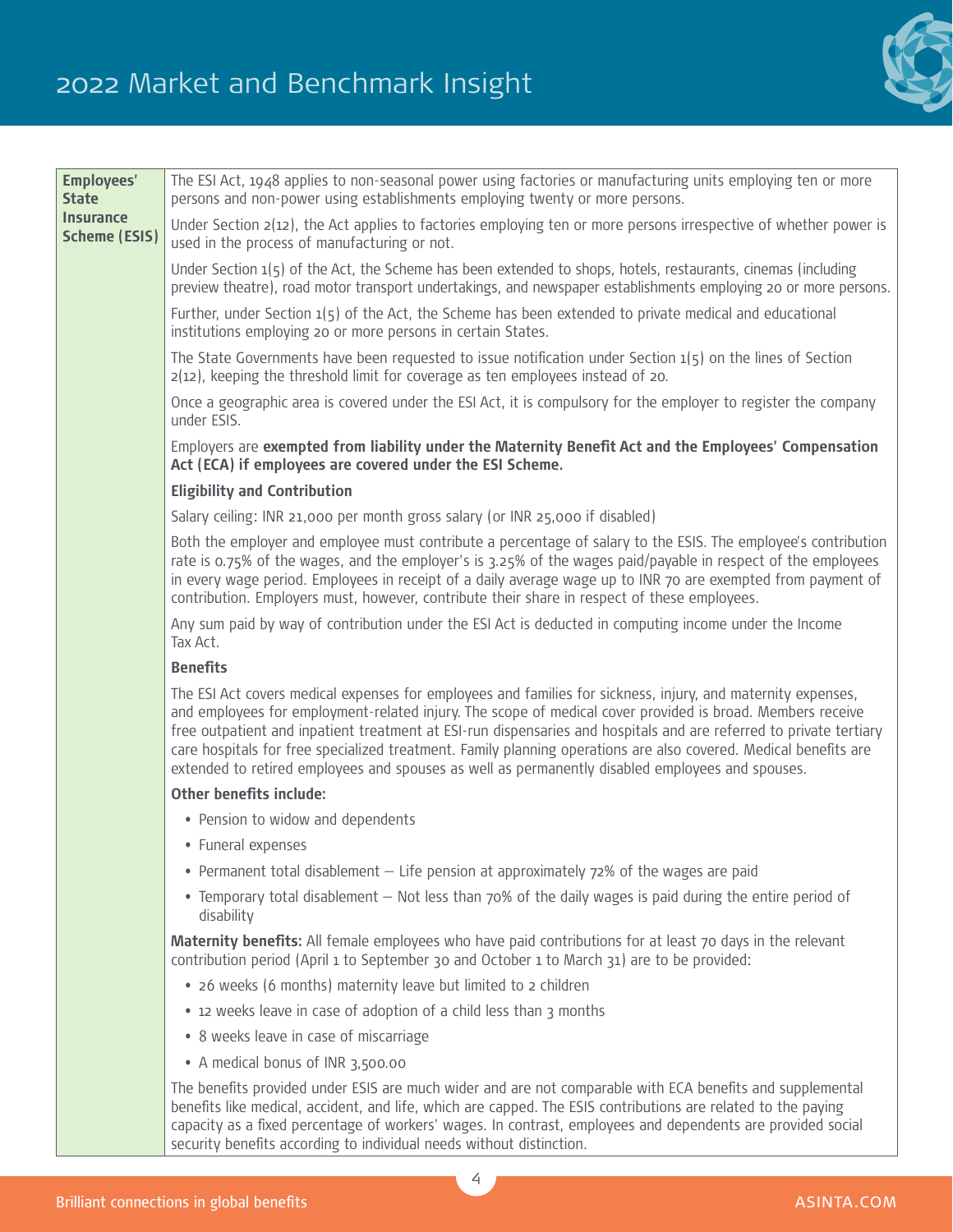

| <b>Employees'</b><br><b>Provident</b><br>Fund & Misc.<br><b>Provisions</b><br>Act, 1952 | The Employees' Provident Fund and Miscellaneous Provisions Act, 1952 (EPF Act) applies to specific scheduled<br>factories and establishments with 20 or more employees, as well as employees who earn INR 15,000 (INR 25,000<br>for the disabled) or less per month at entry-level. The Act provides for retirement benefits and family pensions<br>on death in service. Benefits typically extend to all employees in an organization.                                                                                                                                                                                                                                                                                                                                  |
|-----------------------------------------------------------------------------------------|--------------------------------------------------------------------------------------------------------------------------------------------------------------------------------------------------------------------------------------------------------------------------------------------------------------------------------------------------------------------------------------------------------------------------------------------------------------------------------------------------------------------------------------------------------------------------------------------------------------------------------------------------------------------------------------------------------------------------------------------------------------------------|
| <b>Employees'</b>                                                                       | <b>Eligibility and Contribution</b>                                                                                                                                                                                                                                                                                                                                                                                                                                                                                                                                                                                                                                                                                                                                      |
| <b>Provident</b>                                                                        | Employee Provident Fund is mandatory for companies having 20 employees.                                                                                                                                                                                                                                                                                                                                                                                                                                                                                                                                                                                                                                                                                                  |
| Fund (EPF)<br><b>Employees'</b><br><b>Pension</b>                                       | Employees with basic salary & special allowance not exceeding INR 15,000 (INR 25,000 if disabled) per month are<br>eligible to participate in the EPF. In practice, employers earning more than this ceiling also participate in<br>the EPF.                                                                                                                                                                                                                                                                                                                                                                                                                                                                                                                             |
| <b>Scheme (EPS)</b><br>(Subsumed in<br>the EPF)<br><b>Employees'</b><br><b>Deposit</b>  | Statutory contribution is limited to INR 1,800.00 per month, i.e., 12% of basic + dearness allowance not exceeding<br>INR 15,000.00.                                                                                                                                                                                                                                                                                                                                                                                                                                                                                                                                                                                                                                     |
|                                                                                         | Employers and employees make matching contributions of 12% of basic salary + dearness allowance. Under the<br>new Social Security Code, the employer can choose to contribute either 10% or 12%. Contributions are made to<br>the unique employee Universal Account Number (UAN), which facilitates portability.                                                                                                                                                                                                                                                                                                                                                                                                                                                         |
| <b>Linked</b>                                                                           | The entire 12% of the employee contribution is credited to the EPF account.                                                                                                                                                                                                                                                                                                                                                                                                                                                                                                                                                                                                                                                                                              |
| Insurance,<br>1976 (EDLI)<br>(subsumed in<br>the EPF)                                   | Only 3.67% of the employer's contribution is directed to the EPF. The remaining 8.33% is credited to the<br>Employees' Pension Scheme (EPS), which will be paid as a monthly pension at the age of superannuation as per<br>the slab maintained by the Pension Fund Department. Contribution to EPS is restricted to the salary ceiling of INR<br>15,000 p.m. and therefore is a maximum of INR 1,250 per month.                                                                                                                                                                                                                                                                                                                                                         |
|                                                                                         | The employer must also contribute an additional 0.50% over EPF and EPS contribution towards Employees' Deposit<br>Linked Insurance (EDLI), a life benefit, subject to a maximum of INR 75 per month.                                                                                                                                                                                                                                                                                                                                                                                                                                                                                                                                                                     |
|                                                                                         | The employer also pays an administrative fee of 0.50% towards EPF.                                                                                                                                                                                                                                                                                                                                                                                                                                                                                                                                                                                                                                                                                                       |
|                                                                                         | Expats must contribute to EPF on their entire salary, whether earned abroad or in India, unless a special<br>exemption is given. They may be able to withdraw contributions to EPF or EPS on leaving the country, subject to<br>specific Social Security Agreements (SSA) between India and the home country:                                                                                                                                                                                                                                                                                                                                                                                                                                                            |
|                                                                                         | • If the expat's home country has a Social Security Agreement (SSA) with India, EPF and EPS withdrawals are<br>as per the SSA.                                                                                                                                                                                                                                                                                                                                                                                                                                                                                                                                                                                                                                           |
|                                                                                         | • If there is no SSA, EPF withdrawal is possible on retirement after 58 years or on retirement due to total<br>disability. EPS annuity is paid out after 58 years, subject to satisfying conditions.                                                                                                                                                                                                                                                                                                                                                                                                                                                                                                                                                                     |
|                                                                                         | The government of India announces a fixed return every year (8.5% for FY2019-20).                                                                                                                                                                                                                                                                                                                                                                                                                                                                                                                                                                                                                                                                                        |
|                                                                                         | <b>Benefits</b>                                                                                                                                                                                                                                                                                                                                                                                                                                                                                                                                                                                                                                                                                                                                                          |
|                                                                                         | Employees' Provident Fund benefit is the accumulated funds in the member's account.                                                                                                                                                                                                                                                                                                                                                                                                                                                                                                                                                                                                                                                                                      |
|                                                                                         | <b>Employees' Pension Scheme</b> benefit is a DB as per a slab maintained by the Pension Fund Department. Pension<br>is paid to a widow/widower and child/ren up to the age of 25 years, up to a maximum of 2 children, if the<br>employee died while in service and contributed at least one month toward a pension, or after leaving service but<br>before age 58, or after the start of the retirement pension. Widow's pension, which is a minimum of INR 1,000<br>per month, is payable until the widow's death or remarriage. The child/ren's pension equals 25% of the widow's<br>monthly pension until the child is 25 years. Orphaned children are entitled to 75% of the widow's monthly<br>pension, until the age of 25 years, for a maximum of two children. |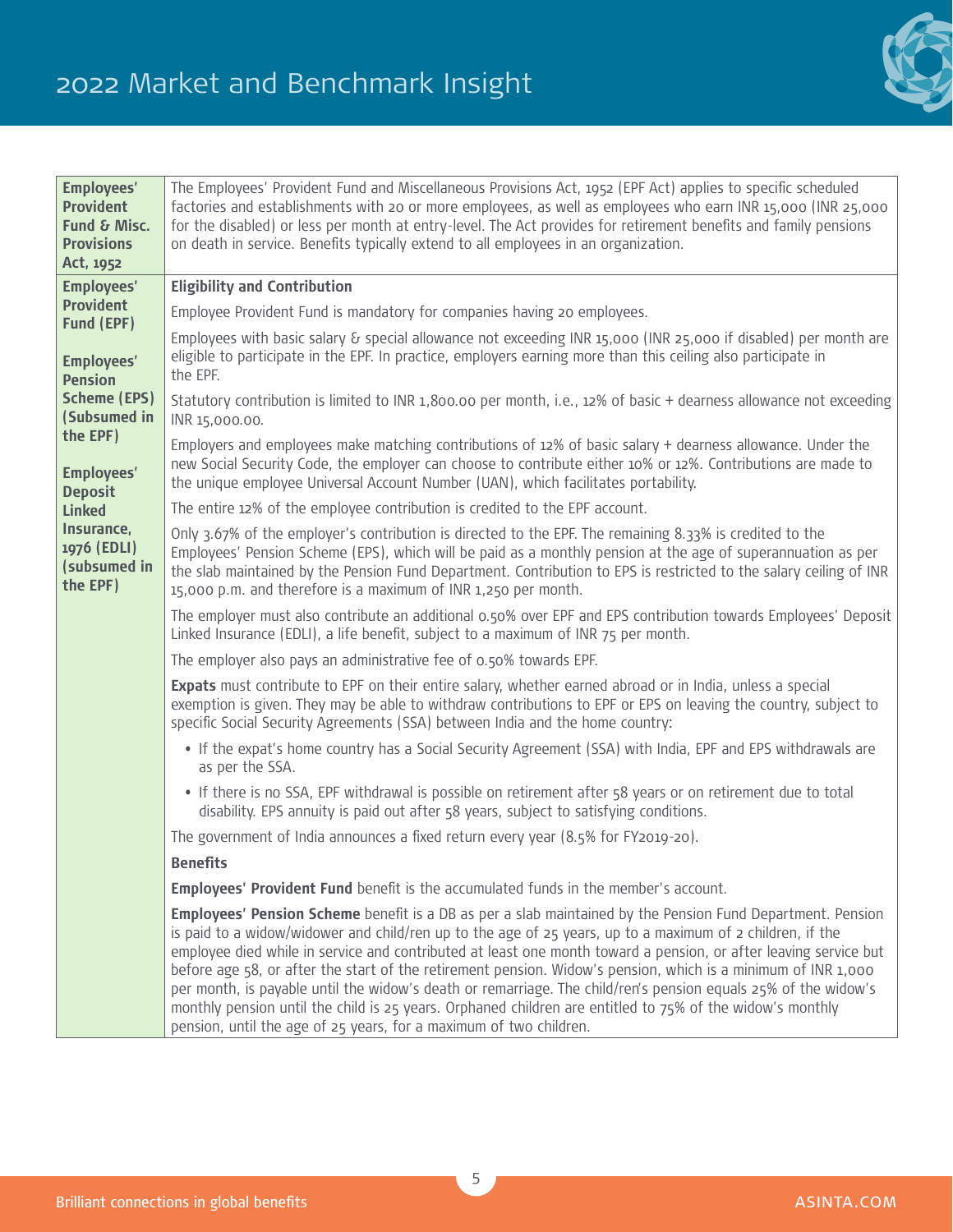

|                                                                                                   | Employees' Deposit Linked Insurance benefit is linked to the average of the Provident Fund account balance of<br>an employee and is payable to the employee's nominee. The minimum benefit is INR 250,000 with retrospective<br>effect from February 15, 2020, and the maximum benefit amount has been enhanced from INR 600,000 to INR<br>700,000 w.e.f. 28 April 2021. If an employee has passed away before completing one year of continuous service<br>in the same establishment, the beneficiary is entitled to receive PF accumulations. |
|---------------------------------------------------------------------------------------------------|-------------------------------------------------------------------------------------------------------------------------------------------------------------------------------------------------------------------------------------------------------------------------------------------------------------------------------------------------------------------------------------------------------------------------------------------------------------------------------------------------------------------------------------------------|
|                                                                                                   | An Adhaar number (Unique ID) must be available for pension and membership under the Employees' Pension<br>Scheme.                                                                                                                                                                                                                                                                                                                                                                                                                               |
|                                                                                                   | EDLI benefit is calculated as equaling: {Average Monthly Salary of the Employee for the last 12 months (capped at<br>$INR 15,000 p.m.$ ) x $30$ } + Bonus Amount (INR 250,000)                                                                                                                                                                                                                                                                                                                                                                  |
|                                                                                                   | <b>Tax Treatment</b>                                                                                                                                                                                                                                                                                                                                                                                                                                                                                                                            |
|                                                                                                   | Contributions, returns, and withdrawals are tax exempt. Employer contribution over INR 250,000 was made<br>taxable under Budget 2021 (February 1).                                                                                                                                                                                                                                                                                                                                                                                              |
| <b>Gratuity</b><br>(Payment of<br><b>Gratuity Act,</b><br>1972)                                   | The Payment of Gratuity Act, 1972 applies to establishments with at least 10 employees. It provides a gratuitous<br>benefit of 15 days' wages for each year of service subject to a maximum benefit of INR 2,000,000 tax-free.<br>It is payable to employees who have worked for at least four years 8 months continuously upon termination,<br>resignation, or superannuation. It is payable earlier in case of death or PTD, in which case it is paid basis the<br>number of years of service rendered.                                       |
|                                                                                                   | • Gratuity benefit is capped at INR 2 million tax-free. However, employees can opt to pay as per actuals. It is<br>calculated as 15/26 x last annual basic salary x number of years of service. About two-thirds of employers<br>pay Gratuity as per actuals.                                                                                                                                                                                                                                                                                   |
|                                                                                                   | • Gratuity liability must be accounted for on the corporate balance sheet.                                                                                                                                                                                                                                                                                                                                                                                                                                                                      |
|                                                                                                   | . It is tax-effective to create a Gratuity Fund that a life insurer manages. Through the proposed Social Security<br>Code, the central government may mandate a gratuity fund to protect employees' retirement benefits in the<br>event of corporate bankruptcy.                                                                                                                                                                                                                                                                                |
|                                                                                                   | • Fixed Term Employees (FTEs) on one-year contracts will be eligible for gratuity under the proposed Social<br>Security Code Act, 1923.                                                                                                                                                                                                                                                                                                                                                                                                         |
| Workers'<br><b>Compensation</b>                                                                   | Workman's compensation liability exists under Statute, but insurance is not mandatory. Employers can choose to<br>be self-insured.                                                                                                                                                                                                                                                                                                                                                                                                              |
| <b>Workmen's</b>                                                                                  | There is no waiting period.                                                                                                                                                                                                                                                                                                                                                                                                                                                                                                                     |
| <b>Compensation</b>                                                                               | The bases for assessing benefits are:                                                                                                                                                                                                                                                                                                                                                                                                                                                                                                           |
| <b>Act 1923</b><br>(Amended to<br><b>Employee's</b><br><b>Compensation</b><br><b>Act in 2010)</b> | • Death – Minimum compensation of INR 120,000 or 50% of the monthly wages of the employee (capped at<br>INR 15,000) x age-related multiplier, whichever is higher                                                                                                                                                                                                                                                                                                                                                                               |
|                                                                                                   | • Permanent total disablement – minimum compensation of INR 140,000 or 60% of the monthly wages of the<br>employee (capped at INR 15,000) x age-related multiplier, whichever is higher                                                                                                                                                                                                                                                                                                                                                         |
|                                                                                                   | • Temporary total disablement – 50% of the monthly wages of the employee for a maximum period of 5 years                                                                                                                                                                                                                                                                                                                                                                                                                                        |
|                                                                                                   | • Actual medical expenses incurred for treatment of injury/disease                                                                                                                                                                                                                                                                                                                                                                                                                                                                              |
|                                                                                                   | • Occupational Diseases                                                                                                                                                                                                                                                                                                                                                                                                                                                                                                                         |
|                                                                                                   | Funeral expenses are payable up to INR 5,000.                                                                                                                                                                                                                                                                                                                                                                                                                                                                                                   |
|                                                                                                   | Medical expenses and occupational diseases are add-on covers under the insurance contract. The proposer must<br>ask for these add-ons.                                                                                                                                                                                                                                                                                                                                                                                                          |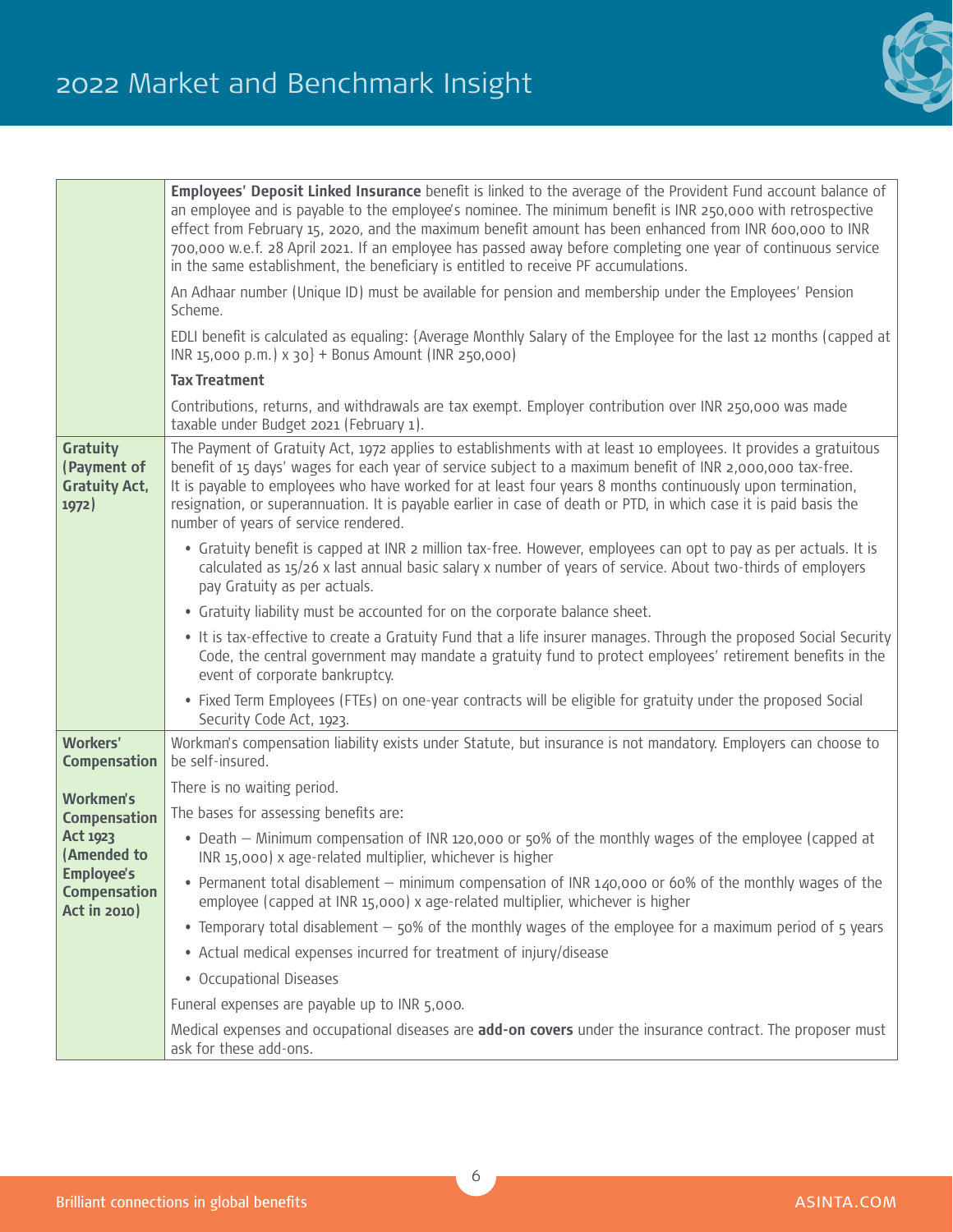

| <b>Leaves and</b><br><b>Holiday Pay</b> | Statutory leaves are regulated by each State's Shops & Establishments Act (SE&A) or by the Factories Act<br>(depending on what Act the company is registered under). These cover sick leave, casual leave, privilege/earned<br>leave, national and state holidays, as well as other holidays. The average sick and casual leave is 6 days each, and<br>the average earned/privilege leave is 15 days. |
|-----------------------------------------|-------------------------------------------------------------------------------------------------------------------------------------------------------------------------------------------------------------------------------------------------------------------------------------------------------------------------------------------------------------------------------------------------------|
|                                         | There are three fixed national holidays: 26 January, 15 August, and 2 October. There is also a State Founding Day,<br>which is usually 1 May or 1 November. Then, there another 4-6 holidays mandated by each state's S&EA.                                                                                                                                                                           |
|                                         | The new proposed Occupational Health Safety & Welfare Code, 2020 mandates Annual Leaves for workers as one<br>leave for every 20 days worked and allows accumulation up to 30 days; encashment beyond 30 days is<br>also allowed.                                                                                                                                                                     |
|                                         | Leave encashment                                                                                                                                                                                                                                                                                                                                                                                      |
|                                         | Leave encashment is a right under the Factories Act, the Shops and Establishments Act, or service condition<br>contract.                                                                                                                                                                                                                                                                              |
| <b>Maternity</b><br>Leave               | The Maternity Benefits (Amendment) Act, 2017, provides 26 weeks of paid maternity leave for the first two<br>children. A maximum of 6 weeks can be taken before delivery. Women with more than 2 children are eligible for<br>12 weeks.                                                                                                                                                               |
|                                         | Maternity benefits:                                                                                                                                                                                                                                                                                                                                                                                   |
|                                         | • 26 weeks maternity leave but limited to 2 children                                                                                                                                                                                                                                                                                                                                                  |
|                                         | • 12 weeks leave in case of adoption of a child less than 3 months                                                                                                                                                                                                                                                                                                                                    |
|                                         | • 6 weeks leave in case of miscarriage or medical termination of pregnancy                                                                                                                                                                                                                                                                                                                            |
|                                         | • A medical bonus of INR 3,500                                                                                                                                                                                                                                                                                                                                                                        |
|                                         | • Additional one month leave for illness due to pregnancy, delivery, premature childbirth, miscarriage, medical<br>termination of pregnancy (MTP), or tubectomy                                                                                                                                                                                                                                       |
|                                         | • Two weeks with wages immediately following the day of a tubectomy                                                                                                                                                                                                                                                                                                                                   |
|                                         | . Upon returning to work, a woman is entitled to two rest breaks and two additional breaks to nurse<br>the infant.                                                                                                                                                                                                                                                                                    |
|                                         | • Maternity benefit is payable to her nominee if a woman dies during confinement and leaves behind a child;<br>the benefit is typically payable for 12 weeks and can be further extended up to 16 weeks on medical grounds.                                                                                                                                                                           |
|                                         | • Work from home option post 26 weeks can be offered if the type of work permits this option; this option is<br>subject to mutual agreement between the employer and employee.                                                                                                                                                                                                                        |
|                                         | Eligibility                                                                                                                                                                                                                                                                                                                                                                                           |
|                                         | A female employee is eligible for maternity benefit only if she has worked in an establishment at least 80 days in<br>the 12 months immediately preceding the expected delivery.                                                                                                                                                                                                                      |
|                                         | <b>Creche Requirement</b>                                                                                                                                                                                                                                                                                                                                                                             |
|                                         | Employers having 50+ employees must provide a creche for working women, onsite or off-site, and allow<br>mothers 4 visits to the creche per day.                                                                                                                                                                                                                                                      |
|                                         | • Full implications of the creche requirement will be known once all states issue notification of the<br>Creche Rules.                                                                                                                                                                                                                                                                                |
|                                         | . Two states, Karnataka and Haryana, have notified the Creche Rules. They require a creche facility to be<br>provided to children up to six (6) years.                                                                                                                                                                                                                                                |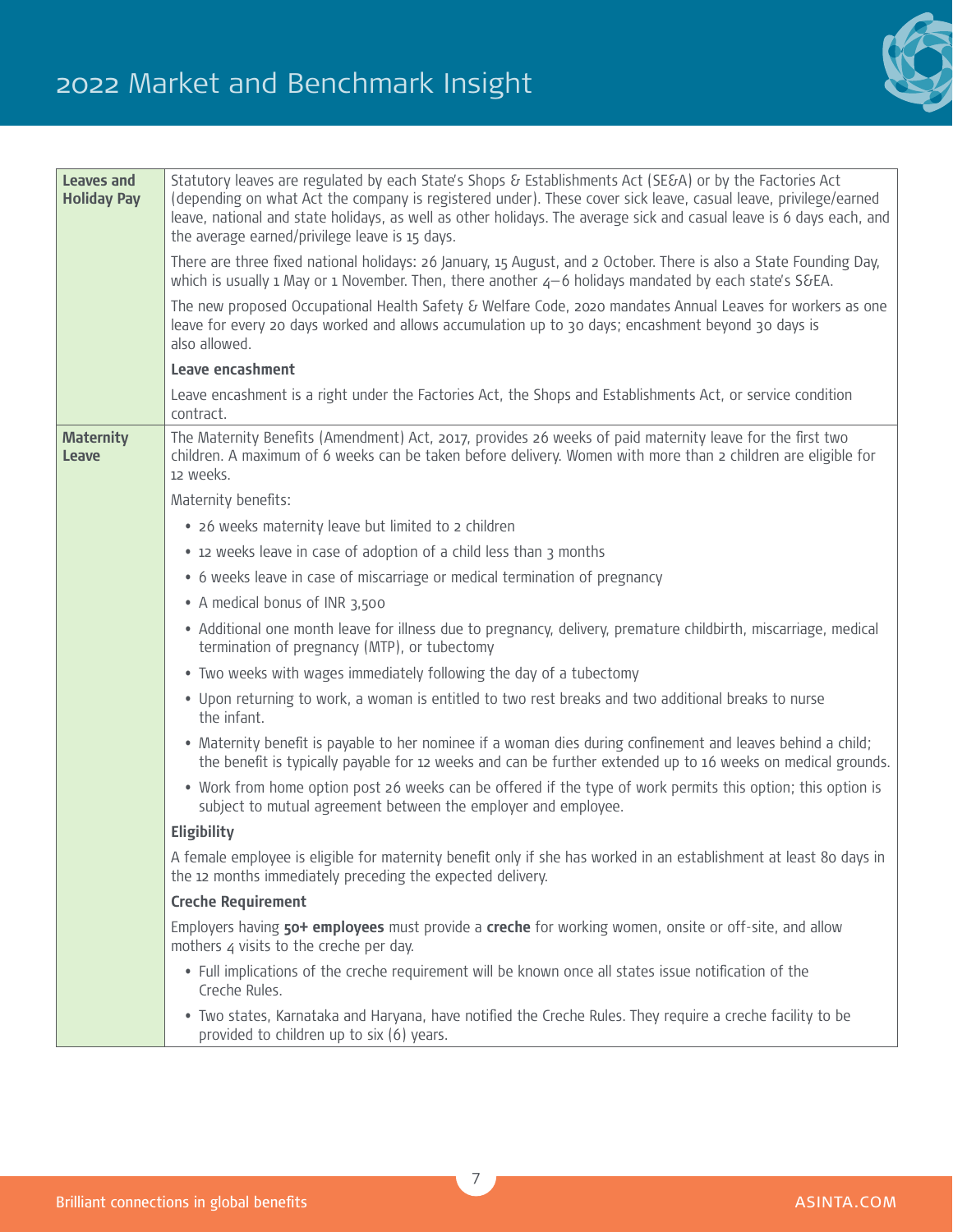

| The Payment<br>of Bonus Act,<br>1956 | The Payment of Bonus Act, 1956 applies to all factories and all establishments employing 20 or more. It was<br>amended in 2005, increasing the salary or wage eligibility ceiling to INR 21,000 per month from INR 10,000 and<br>doubling the wage ceiling to calculate the bonus to INR 7,000 per month. |
|--------------------------------------|-----------------------------------------------------------------------------------------------------------------------------------------------------------------------------------------------------------------------------------------------------------------------------------------------------------|
|                                      | Entitlement to the bonus accrues on completing 30 days in an accounting year. The minimum rate is 8.33% of an<br>employee's salary or wage in an accounting year; the maximum is 20%.                                                                                                                     |
|                                      | If the monthly salary or wage exceeds INR 7,000, the bonus calculation is as if the salary was INR 7,000. If the<br>minimum wage for a state is more than INR 7,000, the bonus is payable on the actual amount, not on INR 7,000.                                                                         |
|                                      | Bonus is payable within eight months from the close of the accounting year.                                                                                                                                                                                                                               |

## **2.2 Wider Benefit Provisions**

In addition to the mandatory benefits, employers will often provide a range of benefits to help recruit and retain employees. The trend is for employers to consider every request from employees as a potential opportunity to stand out as a market leader in offering innovative benefits. Employers are willing to invest time to understand whether and how a particular new benefit could be offered.

The most common benefits are shown below:

| <b>Benefit</b> | Comments                                                                                                 |
|----------------|----------------------------------------------------------------------------------------------------------|
| Supplemental   | It is estimated that about one-third of Indian companies provide supplemental pension plans. About 5% of |
| Retirement     | these are Defined Benefits plans, and the remainder is Defined Contribution plans.                       |

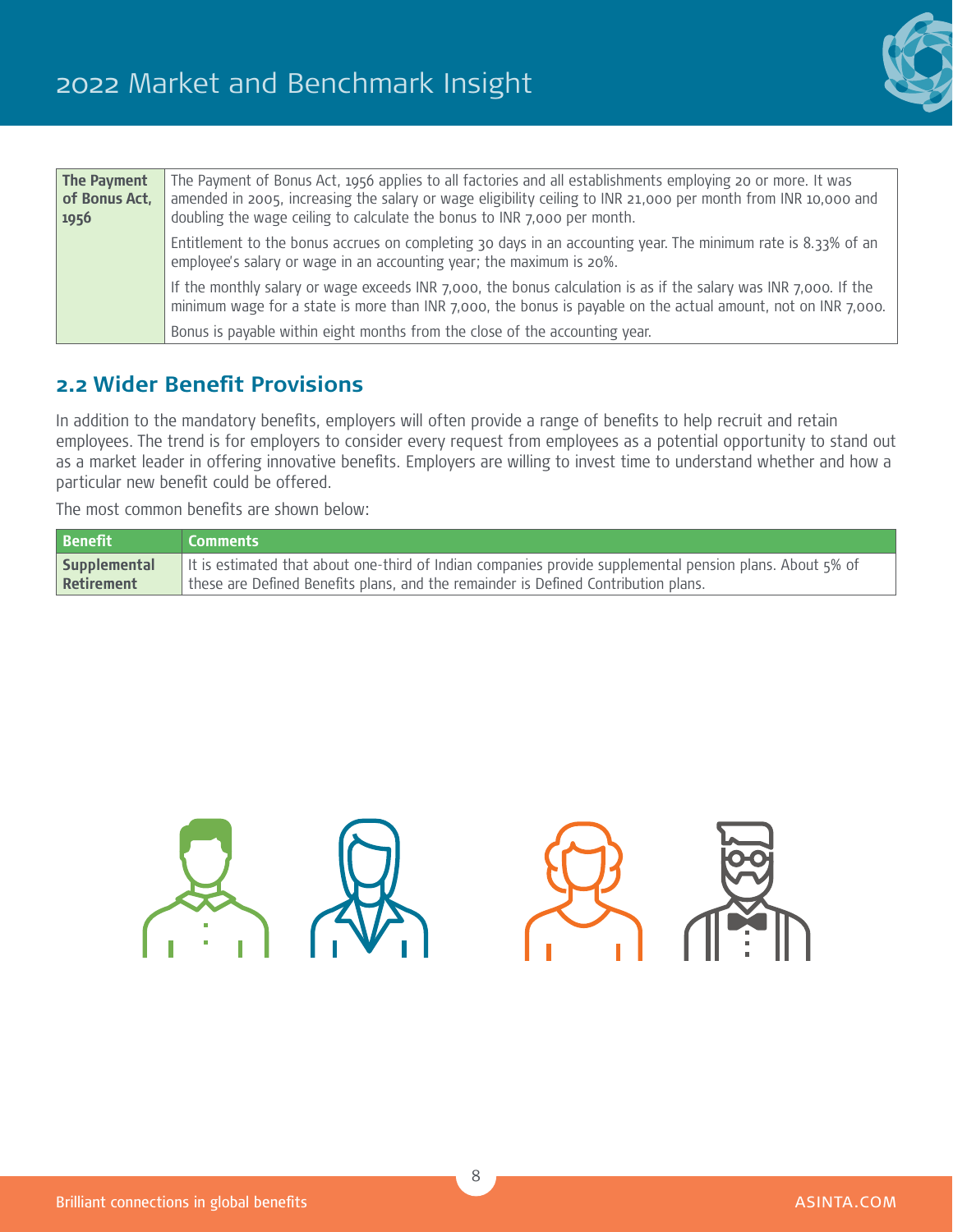

| <b>National</b><br><b>Pension Scheme</b><br>(NPS) | The Pension Fund Regulatory and Development Authority introduced a corporate model of the National<br>Pension System (NPS), allowing voluntary contributions to a portable pension fund with market-linked returns.<br>As incomes have risen, awareness of the need to supplement the EPF and attractive tax treatment for<br>contributions to the NPS have led to rising participation in the NPS.                                                                                                                                                                                                                                        |
|---------------------------------------------------|--------------------------------------------------------------------------------------------------------------------------------------------------------------------------------------------------------------------------------------------------------------------------------------------------------------------------------------------------------------------------------------------------------------------------------------------------------------------------------------------------------------------------------------------------------------------------------------------------------------------------------------------|
|                                                   | Setting up an employer Tier 1 account to enable contributions to the NPS does not require the formation of a<br>trust with trust deed and rules, or a minimum employee number, or even employer contribution. Administration<br>expenses are nominal, making it a more compelling proposition for employers to sponsor this voluntary<br>pension plan.                                                                                                                                                                                                                                                                                     |
|                                                   | Employees can easily port from one employer to another through a unique Permanent Retirement Account<br>Number (PRAN). The tax treatment is exempt-exempt-exempt on contribution, returns, and 60% of withdrawal,<br>making this a more attractive pension savings vehicle. Further, employees can contribute an additional INR<br>50,000 to the Tier 1 account and avail themselves of an additional tax deduction. Employees can also establish<br>a Tier 2 account for additional contributions, although these are not tax-exempt. If a new employer does not<br>have an NPS account, the employee can continue to make contributions. |
|                                                   | Eligibility: All Indian citizens and OCI card holders, age 18 to 60 years                                                                                                                                                                                                                                                                                                                                                                                                                                                                                                                                                                  |
|                                                   | <b>Contributions</b>                                                                                                                                                                                                                                                                                                                                                                                                                                                                                                                                                                                                                       |
|                                                   | Employees may contribute up to 10% of basic salary with no ceiling on the total amount, tax-exempt.                                                                                                                                                                                                                                                                                                                                                                                                                                                                                                                                        |
|                                                   | A subscriber is required to make the first contribution when applying for registration (minimum contribution<br>Rs. 500 for Tier I and Rs. 1,000 for Tier II) with duly filled NCIS (NPS Contribution Instruction Slip). However,<br>this initial contribution is optional in the case of the corporate model. The POP-SP provides a receipt (as an<br>acknowledgment) to the subscriber.                                                                                                                                                                                                                                                  |
|                                                   | Vesting: On attaining normal retirement age                                                                                                                                                                                                                                                                                                                                                                                                                                                                                                                                                                                                |
|                                                   | There are two tiers within the NPS corporate sector model. Tier I is not available for withdrawal until the<br>employee reaches the normal retirement age. Tier II allows for the discretionary withdrawal but with a<br>minimum account balance of INR 1,000 required.                                                                                                                                                                                                                                                                                                                                                                    |
|                                                   | Payment is a combination of annuity and lump sum, depending on age.                                                                                                                                                                                                                                                                                                                                                                                                                                                                                                                                                                        |
|                                                   | <b>Tax Treatment</b>                                                                                                                                                                                                                                                                                                                                                                                                                                                                                                                                                                                                                       |
|                                                   | On contribution                                                                                                                                                                                                                                                                                                                                                                                                                                                                                                                                                                                                                            |
|                                                   | • Section 8o CCD $(1)$ – Tax deduction up to INR 150,000 on EE contribution (up to 10% of basic + dearness<br>allowance (DA)                                                                                                                                                                                                                                                                                                                                                                                                                                                                                                               |
|                                                   | • Section 8o CCD (2) - Tax deduction uncapped on ER contribution (up to 10% of Salary (Basic + DA))                                                                                                                                                                                                                                                                                                                                                                                                                                                                                                                                        |
|                                                   | • Section 8o C - Additional INR 50,000 tax deduction from individual contribution to Tier 1 A/C                                                                                                                                                                                                                                                                                                                                                                                                                                                                                                                                            |
|                                                   | • Tier-II A/C – voluntary savings account providing benefits with a discretionary withdrawal facility; no<br>tax benefit                                                                                                                                                                                                                                                                                                                                                                                                                                                                                                                   |

9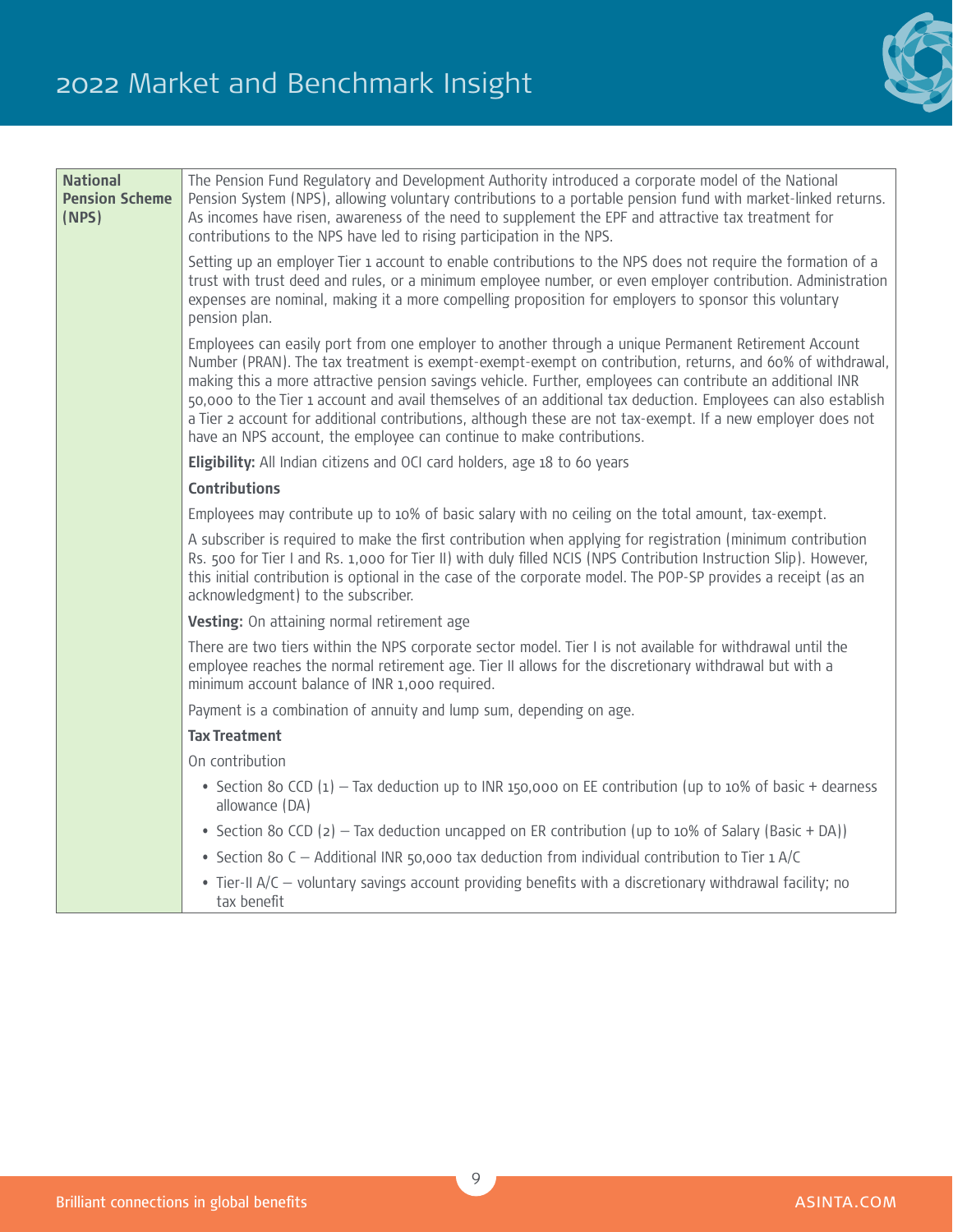

#### On withdrawal

- Exit at 60 years or on superannuation: At least 40% of the accumulated pension wealth must be utilized for the purchase of an annuity providing for monthly pension to the subscriber, and the balance (60%) is paid as a tax-free lump sum to the subscriber to be withdrawn in entirety or over 10 years. If the total corpus is up to INR 200K, then the subscriber has the option to withdraw the whole corpus in a lump sum. Lump sum benefits receivable on death are tax-free. Pension benefits are taxable as income when they become payable, but pension payments to a beneficiary in the event of an employee's death are not taxable.
- Upon Death (irrespective of cause): The entire accumulated pension wealth (100%) is paid to the nominee/legal heir. Purchase of annuity of monthly pension is not mandatory, but the nominee has the option to purchase an annuity of the total corpus.
- Exit from NPS before attainment of the age of 60 years (irrespective of cause)

At least 80% of the accumulated pension wealth must be utilized to purchase an annuity providing for the monthly pension of the subscriber, and the balance (20%) is paid as a lump-sum payment to the subscriber. If the total corpus is up to INR 100K, then the subscriber has the option to withdraw the whole corpus in lump sum. A subscriber can exit from NPS only after completion of a minimum of 10 years in NPS.

#### **Key Stakeholders of the NPS**

- Pension Fund Regulatory and Development Authority (PFRDA) The regulator
- Points of Presence (PoP) Service providers appointed by PFRDA to accept applications and remittances
- Central Recordkeeping Agency (CRA) Two companies, National Securities Depository Limited e-Governance Infrastructure Ltd (CRA1) and Karvy Computershare Private Limited (CRA2), are appointed to perform various functions, including the issuance of Pension Account Number (PRAN), record keeping, and providing customer service
- Fund Managers PFRDA-appointed fund managers
- Trustee Bank
- Custodian
- Aggregator
- Annuity Service Provider life insurance companies appointed by PFRDA to offer annuities to NPS account holders
- Retirement Advisor

#### **Investment options**

Depositors have two options to manage their funds, either a passive Auto-choice Life Cycle Fund or Active Choice Individual Funds of three asset classes (Class E, high risk, high return investment predominantly in equity market instruments; Class C, medium return, medium risk investments in fixed income instruments other than government securities; Class G, low return, low risk investment in government securities).

#### **Fund Management Charges**

- Low Charges All charges levied under NPS are defined and regulated by PFRDA to ensure the reasonability of charges
- No entry and exit loads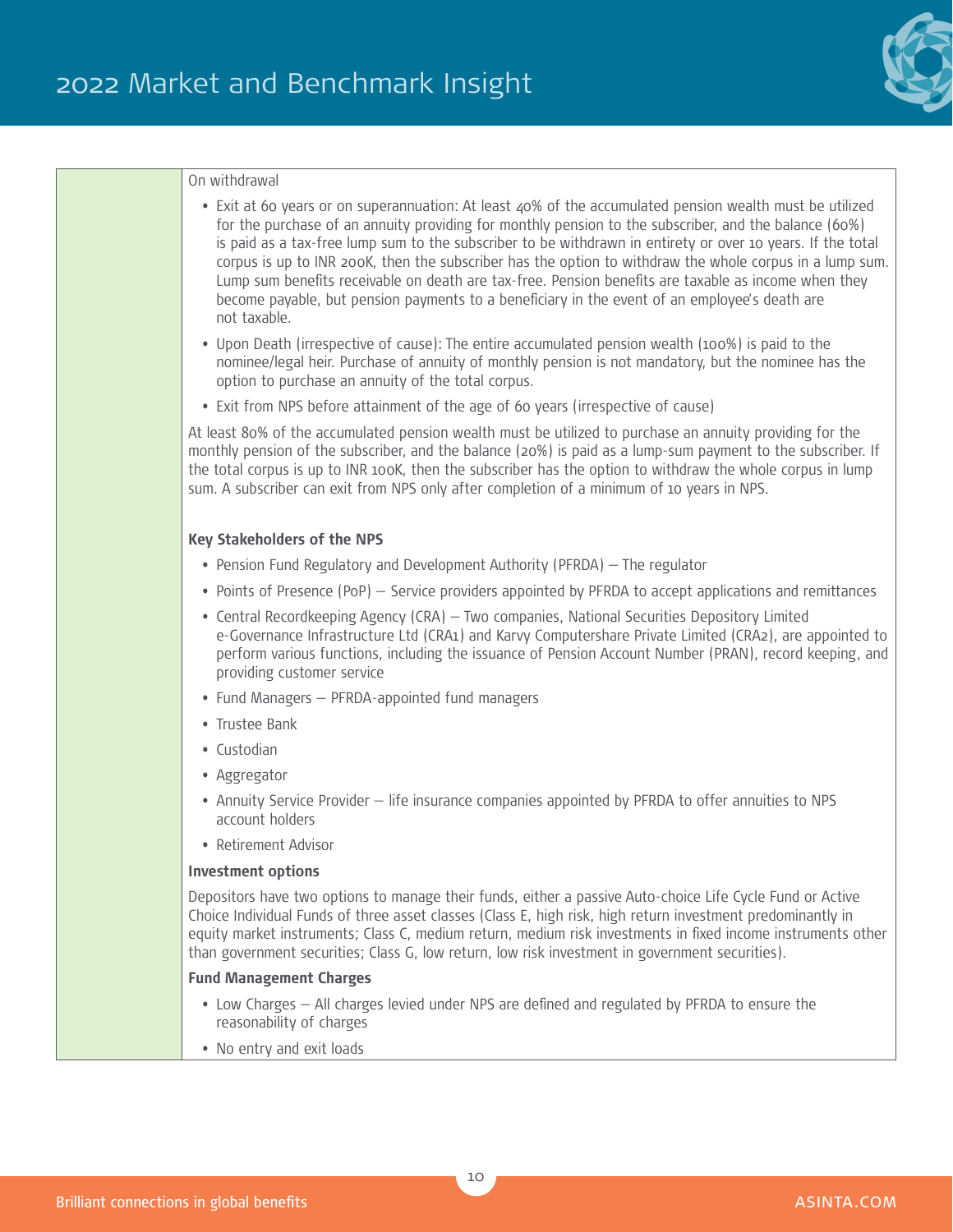

| <b>Superannuation</b>                                              | Superannuation is a DB plan sponsored by the employer, established through a Trust with Trust Deed and<br>Rules.                                                                                                                                                                                                                                                                                         |
|--------------------------------------------------------------------|----------------------------------------------------------------------------------------------------------------------------------------------------------------------------------------------------------------------------------------------------------------------------------------------------------------------------------------------------------------------------------------------------------|
|                                                                    | <b>Contribution</b> - The maximum contribution is either 15% of Basic Salary when the employer also contributes<br>to EPFO or 27% when the employer does not contribute to the EPFO. ER contributions over INR 150,000 are<br>taxable as income to the employee                                                                                                                                          |
|                                                                    | <b>Eligibility age</b> $-$ All employees age 18 to 60 years                                                                                                                                                                                                                                                                                                                                              |
|                                                                    | Vesting - DC vesting of benefits varies between zero and five years for full vesting. Payment is a combination<br>of annuity and lump sum, depending on age.                                                                                                                                                                                                                                             |
|                                                                    | Normal retirement benefit $-$ Accumulation of contributions with interest.                                                                                                                                                                                                                                                                                                                               |
|                                                                    | <b>Death-in-service benefits</b> - Survivor and or lump-sum benefits: Benefit is a pension corresponding to the<br>accumulation of contributions with interest                                                                                                                                                                                                                                           |
|                                                                    | <b>Death post-retirement</b> - The beneficiary receives the pension or capital payments as per the pension<br>option chosen.                                                                                                                                                                                                                                                                             |
|                                                                    | Superannuation Plan - Financing is through a fund with an insurance company or a private fund. The<br>employer has to set up separate trusts to be recognized by the income tax authorities. Investments of trust<br>funds can be privately managed by trustees or managed by life insurance companies.                                                                                                  |
|                                                                    | Employees have to purchase life annuities for a pension from life insurance companies.                                                                                                                                                                                                                                                                                                                   |
|                                                                    | Superannuation Plan - Lump-sum benefits receivable on normal/early retirement or on death are not taxable<br>subject to a prescribed limit of one-third (if eligible for gratuity benefit) or half (if not eligible for gratuity<br>benefit), as applicable. Benefits receivable by an employee leaving service early are taxable.                                                                       |
| <b>Company Cars</b>                                                | Company cars are provided to employees by about two-thirds of employers. This benefit is usually offered to<br>senior management or employees in a sales role. Senior executives may be provided a paid chauffeur.                                                                                                                                                                                       |
| <b>Meal Allowance</b><br><b>Vouchers</b>                           | This is a typical benefit due to its tax advantages to the employee. The current tax-free limit is up to INR 50<br>per day if the employee chooses to continue with allowances as per the old tax regime. No meal allowance is<br>available if an employee chooses a flat deduction under the new tax regime. Where an employer can provide a<br>subsidized cafeteria, meal vouchers may be less common. |
| <b>Education</b><br><b>Assistance</b>                              | Partial or full education reimbursement after completing a course/program, especially if related to one's work,<br>is provided by some employers.                                                                                                                                                                                                                                                        |
| <b>Internet and</b><br><b>Mobile Phone</b><br><b>Reimbursement</b> | Tech and other white-collar employees may be offered a specified internet or mobile phone reimbursement if<br>they work from home or use their device for professional calls. About two-thirds of employers provide mobile<br>connection, and about half pay for a handset.                                                                                                                              |
| <b>Voluntary</b><br><b>Benefits</b>                                | Large and mid-sized employers will often provide employees with a range of voluntary insurance benefits such<br>as health, life, accident, or homeowners insurance that are provided at rates negotiated by the employer.                                                                                                                                                                                |
| <b>Flexible</b><br><b>Benefits</b>                                 | Employees can select several types of benefits from a menu. About 29% of employers offer modular flex or<br>flexible benefits to accommodate employees' need for individualized benefits.                                                                                                                                                                                                                |
| Loans                                                              | About 20% of employers offer loans for housing, automobile purchase, education, marriage, medical expenses,<br>and other necessities. However, changes in tax structure and easier market access to loans may make these<br>less attractive or necessary.                                                                                                                                                |
| <b>Recognition</b><br><b>Award</b>                                 | Most employers offer rewards and recognition programs to recognize star performers.                                                                                                                                                                                                                                                                                                                      |
| <b>Work from</b>                                                   | COVID-19 has accelerated the option of working from home.                                                                                                                                                                                                                                                                                                                                                |
| <b>Home</b>                                                        | Employers provide various WFH enablers such as Internet reimbursement, office desks and chairs, occasional<br>pick-me-up gift hampers, ergonomics consultations, and other benefits.                                                                                                                                                                                                                     |

11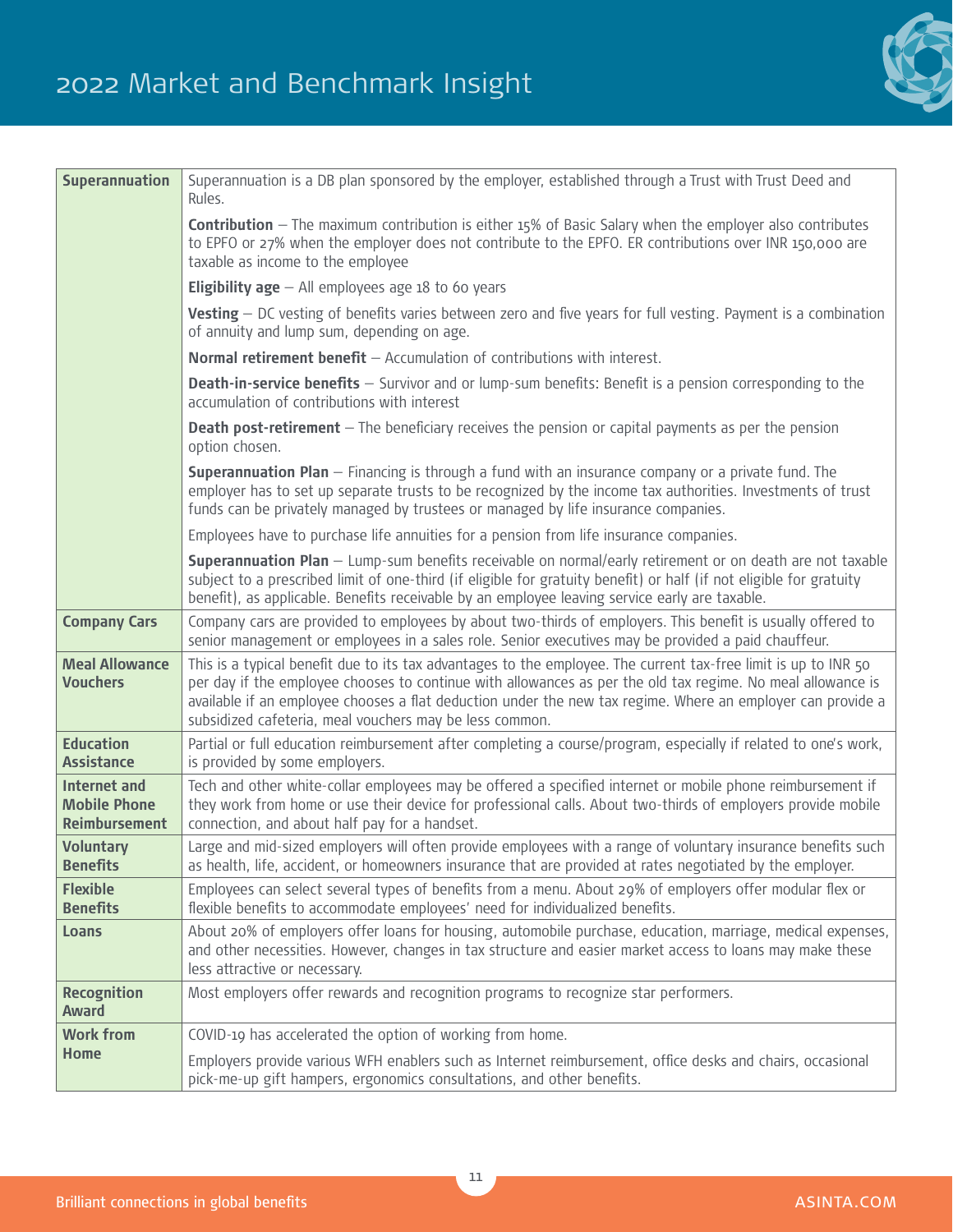

| <b>EAPs</b>                                                  | EAPs have been in the market for many years. Both MNC and Indian EAP vendors operate to provide a wide<br>range of services through in person consultations and online modes. Employers consider it important to<br>support their employees' access to mental and emotional health programs. Financial and spiritual well-being<br>have emerged as new areas of interest among employers and employees. |
|--------------------------------------------------------------|---------------------------------------------------------------------------------------------------------------------------------------------------------------------------------------------------------------------------------------------------------------------------------------------------------------------------------------------------------------------------------------------------------|
| <b>Fertility and</b><br><b>Infertility</b><br><b>Support</b> | Surrogacy and adoption benefits/infertility counseling are increasingly being considered and offered by leading<br>employers who offer these benefits at the Corporate Office level.                                                                                                                                                                                                                    |
| <b>Recreational</b><br>areas                                 | Recreational areas within the office/campus - indoor and outdoor sports facilities including gym, computer<br>gaming rooms, table tennis, pool/billiards - are standard offerings.                                                                                                                                                                                                                      |
| <b>Marketplace</b>                                           | Employers are providing online marketplaces which offer discounted products and services to employees.<br>These can be part of a flexible benefit program or can be offered on a stand-alone basis.                                                                                                                                                                                                     |
| <b>Company credit</b><br>cards                               | Corporate credit cards may be offered to senior management, especially those who travel extensively<br>on business.                                                                                                                                                                                                                                                                                     |
| <b>Fun Activities</b>                                        | Discount movie tickets, shopping vouchers, and dining cards keep employees engaged outside working<br>hours. If those aren't enough, special screenings of Hollywood and Bollywood movies, theme days, rock band<br>performances, and team outings to major sports events all add excitement to an employees' life.                                                                                     |
| <b>Various in-house</b><br>clubs                             | Various in-house clubs, including LGBTQ+ clubs, and opportunities to engage in hobbies during working hours<br>at the office allow employees to pursue their passions and other life purposes. The employee is seen as a<br>whole person with multiple interests whose pursuits nourish her soul and enable her to fully devote herself to<br>her work.                                                 |
| <b>Flexible Working</b><br><b>Arrangements</b>               | Flexibility in working hours, place of work, type of work, intensity (how much work is to be done) are new<br>experiments to accommodate a workforce that wants and needs the flexibility to fulfill other responsibilities,<br>such as childcare and parental care.                                                                                                                                    |
| Gym<br>membership                                            | Subsidized gym membership is aligned with Wellness goals. New national fitness chains have emerged all over<br>the country. They provide electronic ID cards or sign on that track attendance; thus, employers can easily<br>track utilization to see whether their benefit is being used and reward high users.                                                                                        |
| <b>Rest and</b><br><b>Relaxation</b>                         | Sleeping, meditation, and gaming rooms are becoming more popular to help employees stay more relaxed,<br>focused, and productive.                                                                                                                                                                                                                                                                       |
| <b>Well-being</b>                                            | Wellness encompasses many support systems provided by the employer. The list is continually expanding<br>to include:                                                                                                                                                                                                                                                                                    |
|                                                              | • Mental Health Support                                                                                                                                                                                                                                                                                                                                                                                 |
|                                                              | • Financial Literacy                                                                                                                                                                                                                                                                                                                                                                                    |
|                                                              | • Spiritual Growth Programs                                                                                                                                                                                                                                                                                                                                                                             |
|                                                              | Healthy Mother/pregnancy programs are offered to support mothers-to-be in maintaining good health<br>throughout their pregnancy and be better prepared to choose natural delivery over a scheduled Caesarian<br>delivery, which can lead to more complications.                                                                                                                                         |
|                                                              | Onsite health check-ups and vaccination camps are common among over 50% of our clients. Health coaches<br>for high-risk employees and family members (to remind them to take medicines or exercise or stick to a diet)<br>are critical to the success of wellness initiatives.                                                                                                                          |
|                                                              | Preventative health programs have become more common, with more employers providing onsite annual flu<br>vaccinations and vaccination coverage for children. Around Women's Day, many employers organize programs<br>on cervical cancer, including discounts on cervical cancer vaccinations.                                                                                                           |
| <b>Additional paid</b><br><b>leaves</b>                      | Additional paid leaves for birthdays, anniversaries, or other special days with gifts such as paid dinner are<br>seen as a "best in class" practice.                                                                                                                                                                                                                                                    |
|                                                              | Some employers allow employees additional paid or unpaid leaves for bereavement.                                                                                                                                                                                                                                                                                                                        |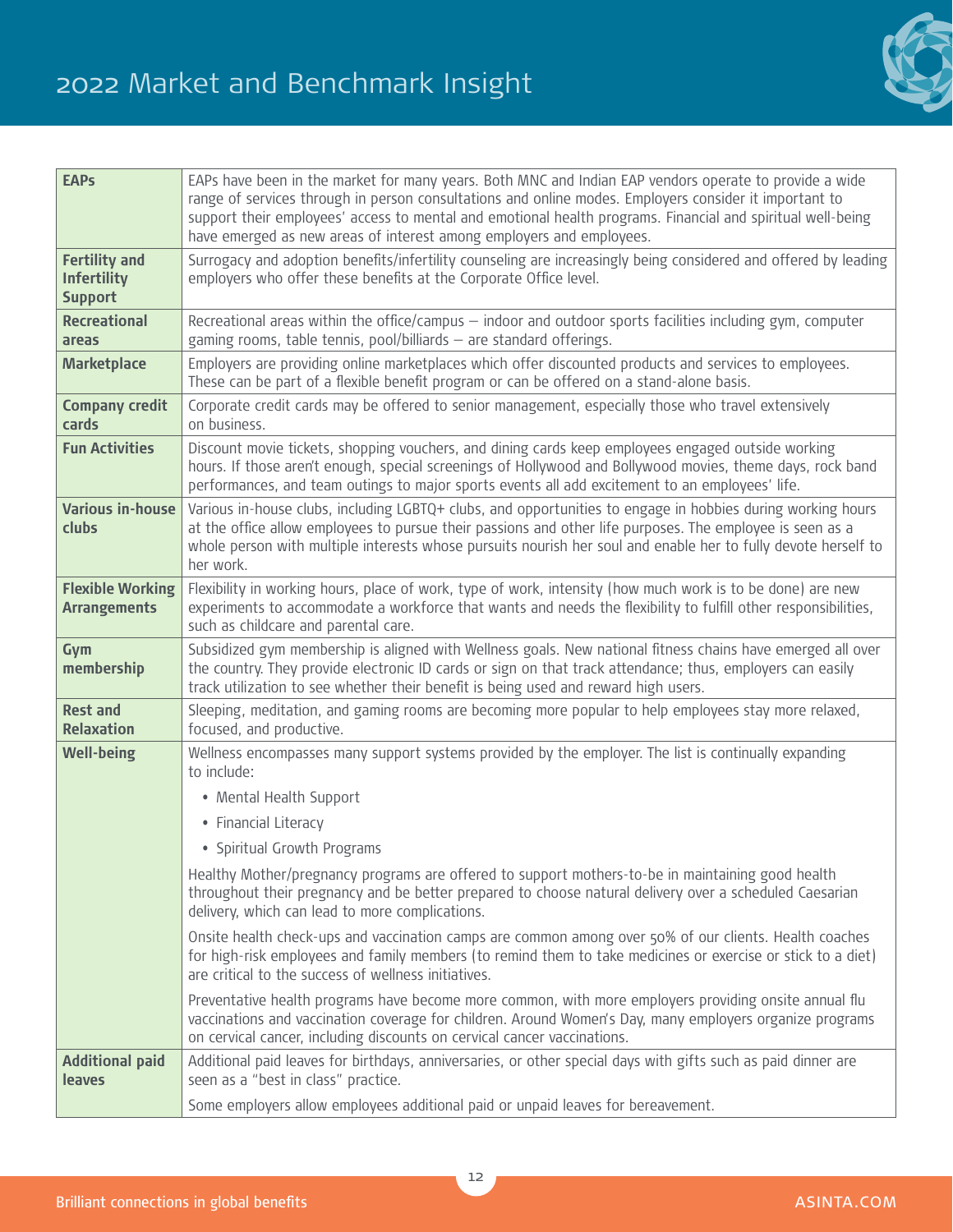# 2022 Market and Benchmark Insight



| <b>Parental Leave</b>                 | Outside of mandatory maternity leave, parental leave is not prevalent, but some leading employers provide<br>up to 6 months of parental leave. A Paternity Benefits Bill, 2017, proposes to offer 15 days of paternity leave.<br>Close to 50% of organizations offer some paternity leave.                                                                                                                                                                                                   |
|---------------------------------------|----------------------------------------------------------------------------------------------------------------------------------------------------------------------------------------------------------------------------------------------------------------------------------------------------------------------------------------------------------------------------------------------------------------------------------------------------------------------------------------------|
| <b>Family Care</b><br>Leave           | About 29% of employers provide paid family care leave; 43 provide unpaid leave; and 29% provide a<br>combination of paid and unpaid leaves                                                                                                                                                                                                                                                                                                                                                   |
| <b>Housing</b>                        | Senior executives may be given paid housing, especially in major metros like Mumbai, where housing is scarce<br>and expensive.                                                                                                                                                                                                                                                                                                                                                               |
| <b>Concierge</b><br><b>Services</b>   | Concierge services assist employees with tasks they have no time to do because they spend long hours at the<br>office (or WFH) and have long commutes.                                                                                                                                                                                                                                                                                                                                       |
| <b>Cafeterias</b>                     | Subsidized cafeterias and free goodies ensure employees have everything they need to get through long<br>workdays without worrying about at least one meal a day. This benefit is common with larger employers and<br>particularly in industrial facilities and BPOs and tech companies. Food is provided at a discounted rate and can<br>include two meals or a meal and a snack. Employers may also provide meal vouchers instead of a canteen to<br>be used in restaurants in an IT Park. |
| <b>Transport</b>                      | Subsidized transportation is offered in cities with metros and better connectivity. Before a metro system was<br>built in Delhi NCR, Bengaluru, and Hyderabad, employers had to pay for cabs to bring employees to work and<br>take them back home. However, last-mile connectivity is still a problem in most cities, and employers in the<br>BPO and tech sectors usually provide some transport, especially for women working the night shift.                                            |
| <b>Parent Day Care</b>                | Leading employers offer parent day care or home visits by health care workers to support parents who need<br>medical care.                                                                                                                                                                                                                                                                                                                                                                   |
| <b>Service Awards</b>                 | Employers offer jubilee awards on designated tenure anniversaries and upon retirement.                                                                                                                                                                                                                                                                                                                                                                                                       |
| <b>Relocation</b><br><b>Allowance</b> | The cost of moving household goods, train or airfare for the employee and family, and temporary stay in a<br>hotel are reimbursed up to a specified amount.                                                                                                                                                                                                                                                                                                                                  |
| <b>Telemedicine</b>                   | The pandemic has forced most employers to consider offering telemedicine as employees wish to avoid going<br>to hospitals or other healthcare providers.                                                                                                                                                                                                                                                                                                                                     |

When designing your benefits, you need to consider benefit trends in your sector, employee profile, and objectives. As advisors, we are adept at creating solutions that are valued by employees and meet your budget.

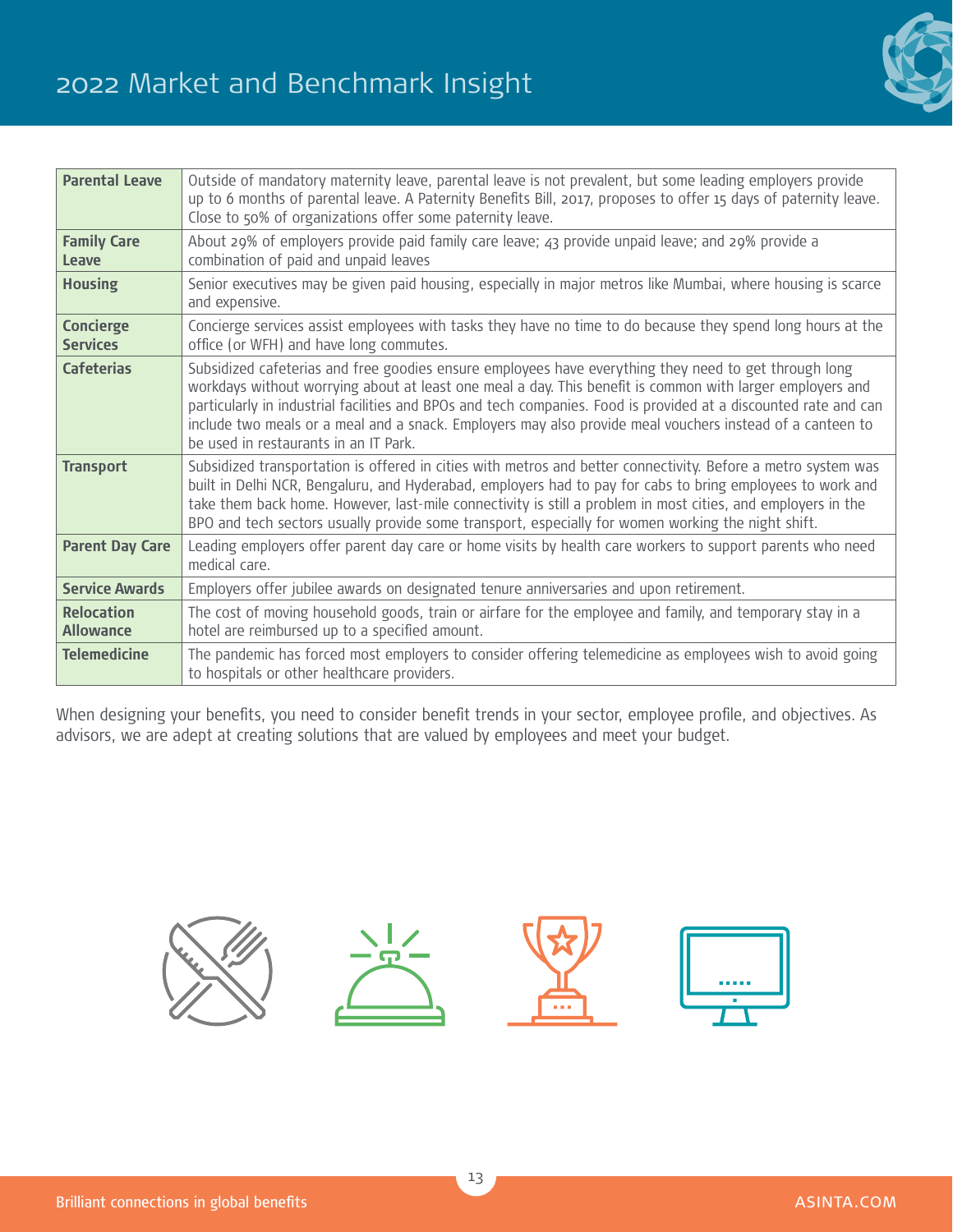

# **3. Insured Benefits — Design and Typical Costs**

Below we have shown the most popular insured employee benefits in India and typical levels of cover. Medical, Accident, and Life insurance represent 1–2% of payroll.

| <b>Benefit</b>                                  | <b>Comment/Cost</b>                                                                                                                                                                                                                                                                                                                                                                                                                                                                                                                                                                                                                                                                                                                                                                                      | Lower<br><b>Quartiles</b><br><b>Approach</b>                                                                                                                                   | <b>Medium</b><br><b>Quartile</b><br><b>Approach</b>                                                                                                                                                                                      | <b>Upper</b><br><b>Quartile</b><br><b>Approach</b>                                                                                                                                                                                                                 |
|-------------------------------------------------|----------------------------------------------------------------------------------------------------------------------------------------------------------------------------------------------------------------------------------------------------------------------------------------------------------------------------------------------------------------------------------------------------------------------------------------------------------------------------------------------------------------------------------------------------------------------------------------------------------------------------------------------------------------------------------------------------------------------------------------------------------------------------------------------------------|--------------------------------------------------------------------------------------------------------------------------------------------------------------------------------|------------------------------------------------------------------------------------------------------------------------------------------------------------------------------------------------------------------------------------------|--------------------------------------------------------------------------------------------------------------------------------------------------------------------------------------------------------------------------------------------------------------------|
| <b>Medical</b><br><b>Insurance</b>              | The most valued benefit, medical insurance provides primarily for<br>hospitalization coverage. Outpatient expenses, including dental<br>and vision, are offered by less than 8% of employers even though<br>outpatient medical expenses comprise about two-thirds of total<br>medical expenses.<br>The Sum Insured is on a per family rather than per member basis.<br>Employees have access to a network of healthcare providers of the<br>insurance company or TPA by presenting a health id card or can<br>access non-network providers and file for reimbursement.<br>Larger employers tend to offer voluntary parental coverage, and<br>smaller employers tend to offer fully sponsored parental coverage.<br>The benefit is fully tax-exempt.<br>A minimum of 7 lives is required to form a group. | Employees<br>and family<br>members<br>(spouse and<br>children) are<br>covered at the<br>employer's<br>expense.                                                                 | Employees<br>and family<br>members<br>(spouse and<br>children)<br>are covered<br>at the<br>employer's<br>expense.<br>Parental<br>coverage may<br>be shared<br>between the<br>employer or<br>employee<br>or be fully<br>employee<br>paid. | All staff and<br>dependents<br>are covered<br>at the<br>employer's<br>expense.<br>Parents<br>or in-laws<br>are often<br>covered<br>by tech<br>companies<br>and white-<br>collar<br>professions.<br>Some<br>employers<br>cover<br>dependent<br>siblings as<br>well. |
| Life &<br><b>Disability</b><br><b>Insurance</b> | Group life insurance schemes include lump-sum benefits in case of<br>death. Accidental death and disability riders can be added but are<br>usually covered under a group personal accident contract. Critical<br>Illness rider is available on an accelerated or additional basis and<br>pays a lump sum amount on diagnosis of a scheduled critical illness.<br>Terminal illness is either in-built or available at a nominal rate.<br>About 78% of employers offer life plans. The employer bears the<br>full cost.<br>Most insurers require a minimum of 50 lives to form a group; a small<br>number of insurers require only 10 lives.                                                                                                                                                               | All staff<br>covered.<br><b>Benefits</b><br>can be a<br>flat amount,<br>graded as per<br>designation,<br>or a multiple<br>of salary<br>equal to 1-2<br>times annual<br>salary. | All staff<br>covered.<br>Sum assured<br>equal to $2-3$<br>times annual<br>salary.                                                                                                                                                        | All staff<br>covered.<br>Sum assured<br>equal to $4-6$<br>times annual<br>salary.                                                                                                                                                                                  |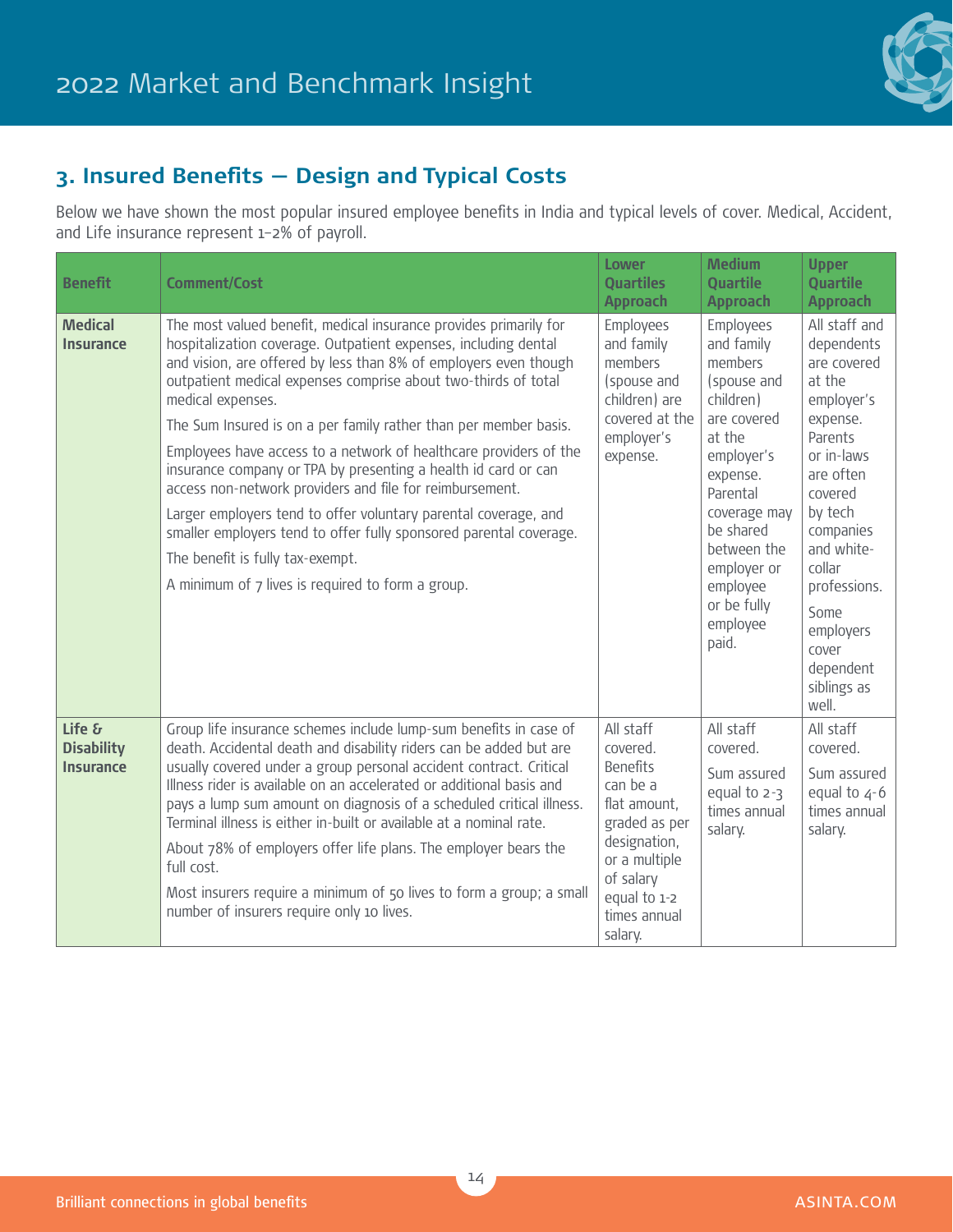# 2022 Market and Benchmark Insight



| <b>Personal</b><br><b>Accident</b><br>Death &<br><b>Disability</b><br><b>Insurance</b> | Covers AD, PTD, PPD, and dismemberment on a 24x7 basis worldwide.<br>Temporary Total Disability Benefit (wage replacement) is given either<br>as a fixed amount, a percentage of the SA, or as per actual weekly<br>wages, whichever is lowest, for up to 100 or 104 weeks, with a<br>waiting period of $7-14$ days.<br>Accidental medical expenses, funeral expenses, child education<br>expenses, and modification of home and vehicle are common                                                                                                                                                                                                                                                                                                                                            | All staff<br>covered.<br>Benefits levels<br>are as per<br>those for life,<br>at the lower,<br>medium,                                                                                                             | All staff<br>covered. Sum<br>assured equal<br>to $2-3$ times<br>annual salary. | All staff<br>covered.<br>Sum assured<br>equal to $4-6$<br>times annual<br>salary. |  |
|----------------------------------------------------------------------------------------|------------------------------------------------------------------------------------------------------------------------------------------------------------------------------------------------------------------------------------------------------------------------------------------------------------------------------------------------------------------------------------------------------------------------------------------------------------------------------------------------------------------------------------------------------------------------------------------------------------------------------------------------------------------------------------------------------------------------------------------------------------------------------------------------|-------------------------------------------------------------------------------------------------------------------------------------------------------------------------------------------------------------------|--------------------------------------------------------------------------------|-----------------------------------------------------------------------------------|--|
|                                                                                        | add-ons.<br>The benefit is fully tax-exempt.<br>About 90% of employers offer group personal accident plans. The<br>employer bears the full cost.<br>A minimum of $10-15$ lives is required to form a group.                                                                                                                                                                                                                                                                                                                                                                                                                                                                                                                                                                                    | and upper<br>quartile.<br><b>Benefits</b><br>can be a<br>flat amount,<br>graded as per<br>designation,<br>or a multiple<br>of salary<br>equal to 1-2<br>times annual<br>salary.                                   |                                                                                |                                                                                   |  |
| <b>STD</b><br>(Employee<br><b>Income</b><br><b>Protection)</b>                         | Provides an aggregate limit for 3, 6, 9, or 12 months' pay per<br>employee who faces the loss of pay due to defined medical<br>contingencies leading to hospitalization.<br>For leaves due to spouse's illness, the monthly payment is restricted<br>to 50% of the eligible amount.<br>The benefit is fully tax-exempt.<br>Less than 1% of employers offer STD cover as it was introduced in<br>October 2021. The employer bears the full cost.<br>A minimum of 1000 lives is required to form a group, but groups<br>over 800 lives can be considered.                                                                                                                                                                                                                                        | to 12 months.                                                                                                                                                                                                     | All staff covered. Employers are opting for 6                                  |                                                                                   |  |
| <b>BTA</b><br><b>Insurance</b>                                                         | Covers accidental medical expenses up to sum insured, medical<br>evacuation, AD up to \$25,000, emergency dental treatment up to<br>\$500, and personal liability up to \$500,000. Baggage delay, loss<br>of passport, trip delay, emergency cash advance, and various other<br>travel inconvenience expenses are covered with sub-limits.<br>The benefit is fully tax-exempt.<br>88% of employers offer this plan; most countries require evidence of<br>BTA insurance to issue a visa. The employer bears the full cost.<br>Group plans charge a per-day premium basis territorial scope<br>(worldwide including the USA and worldwide excluding the USA).<br>Since personal accident coverage must be admitted, and this is a<br>coverage under the BTA, the BTA policy should be admitted. | Medical<br>expenses sum<br>insured of<br>\$50,000 to<br>100,000                                                                                                                                                   | Medical<br>expenses sum<br>insured of<br>\$100,000 to<br>250,000               | Medical<br>expenses<br>sum insured<br>of \$500,000<br>to \$1 million              |  |
| <b>Workers'</b><br>Comp<br><b>Insurance</b>                                            | Workers' compensation insurance is not mandatory. An employer<br>can choose to be self-insured. Most white-collar workers do not<br>opt for this insurance, preferring to provide group health, accident,<br>and term life coverage. India's group health insurance provides<br>coverage for work-related and extra-work-related sickness/illness/<br>injury, unlike medical plans in the US.                                                                                                                                                                                                                                                                                                                                                                                                  | All staff come under the purview of the<br>Employees' Compensation Act. The level of<br>compensation is wage-based up to a ceiling<br>of INR 15,000 per month and is determined<br>by the applicable legislation. |                                                                                |                                                                                   |  |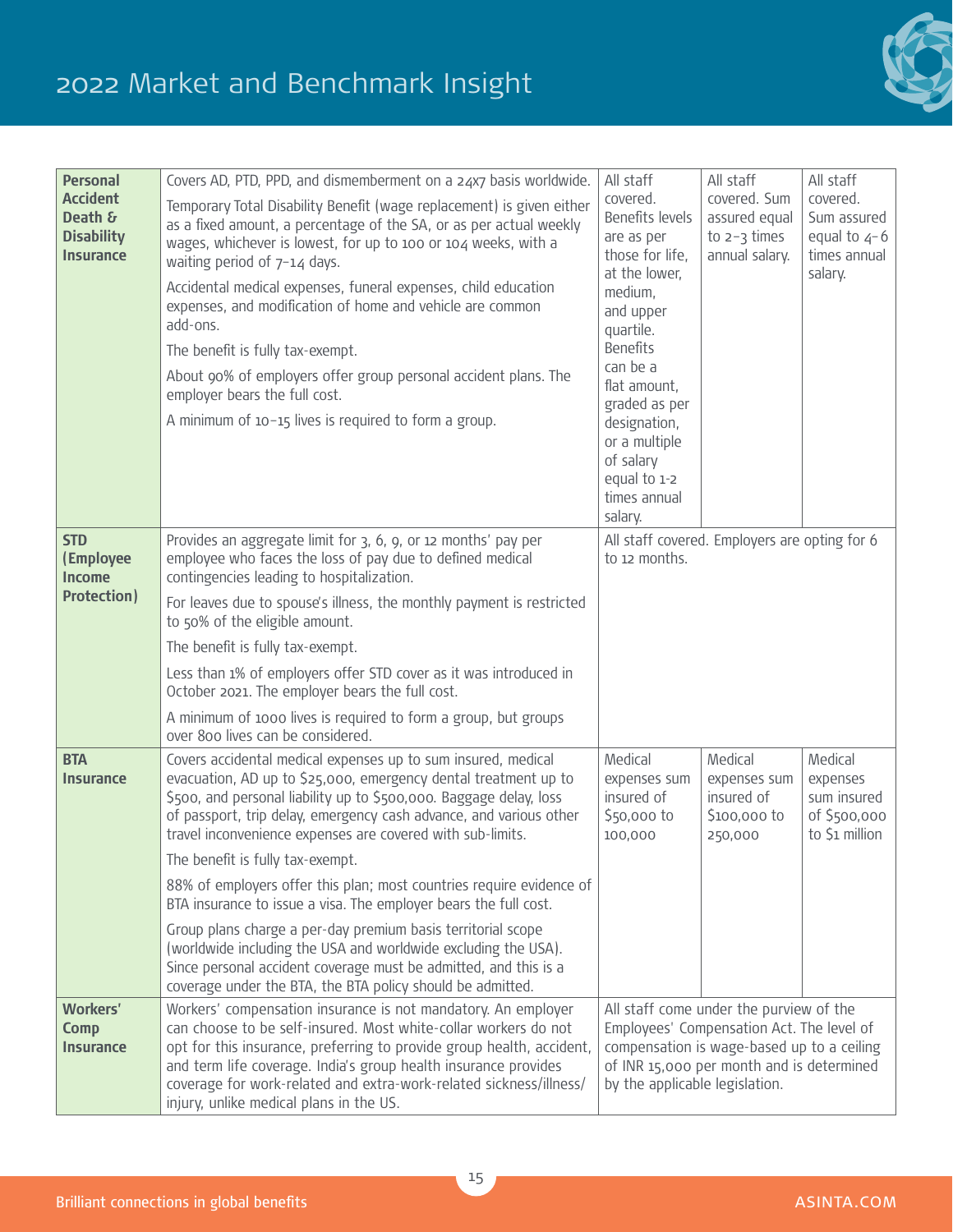

# **4. Setting Up Policies**

Employers often ask us to comment on how policies need to be set up in India and particular things to be aware of in the process.

### **4.1 Medical Insurance**

- Definition of the plan's design: selection of covers (hospitalization, maternity, outpatient coverage definition, dental, vision, and other secondary supplemental covers), respective annual limits and sub-limits per family, and eligibility.
- We can structure customized plans for groups of 7 lives or more. Group plans require a minimum of 7 lives.
- Paperwork:
- Employees' and dependents' census data can be provided in an excel worksheet or transmitted electronically from the employers' HRIS to our portal, Prudent Plus.
- The employer must complete and sign the insurer's proposal form and the quote slip upon choosing the insurer.
- Employees are not required to complete any medical questionnaires for a group plan.

### **4.2 Personal Accident**

- Definition of the plan's design: selection of covers (accidental death, accidental total, and partial disability, temporary total disability, medical expenses, funeral expenses, and other secondary supplemental covers), sum assured basis, and eligibility.
- Paperwork:
- Employees' census data can be provided in an excel worksheet or transmitted electronically from the employer's HRIS to our portal, Prudent Plus.
- The employer must complete and sign the insurer's proposal form and quote slip upon choosing the insurer.
- Employees must complete a beneficiary nomination form. This can be done on the Prudent Plus portal and can be modified at any time, such as when there is a life change such as marriage or the birth of a child.

### **4.3 Life Insurance**

- Definition of the plan's design: selection of covers (death, critical illness), sum assured basis, and eligibility.
- Insuring base salary, and not bonuses or other remuneration, is most common. However, some leading employers do include bonuses and other remuneration.
- Paperwork:
- Employees' census data can be provided in an excel worksheet or transmitted electronically from the employer's HRIS to our portal, Prudent Plus.
- The employer must complete and sign the insurer's proposal form and quote slip prior to binding coverage.
- Upon receipt of the insurance contract, the employer must sign an acknowledgment letter.
- Employees whose SA is above the Guarantee Issue (Free Cover) Limit must complete either a Declaration of Good Health or a Medical Questionnaire and may have to undergo medical tests post-policy issuance. The insurer may rate up an employee or may deny coverage altogether.
- There are additional requirements due to COVID: employers must declare all employees who have had COVID-19; employees who have had COVID-19 may have waiting periods or be denied coverage altogether.
- Employees must complete a beneficiary nomination form. This can be done on the Prudent Plus portal and can be modified at any time, such as when there is a life change such as marriage or the birth of a child.



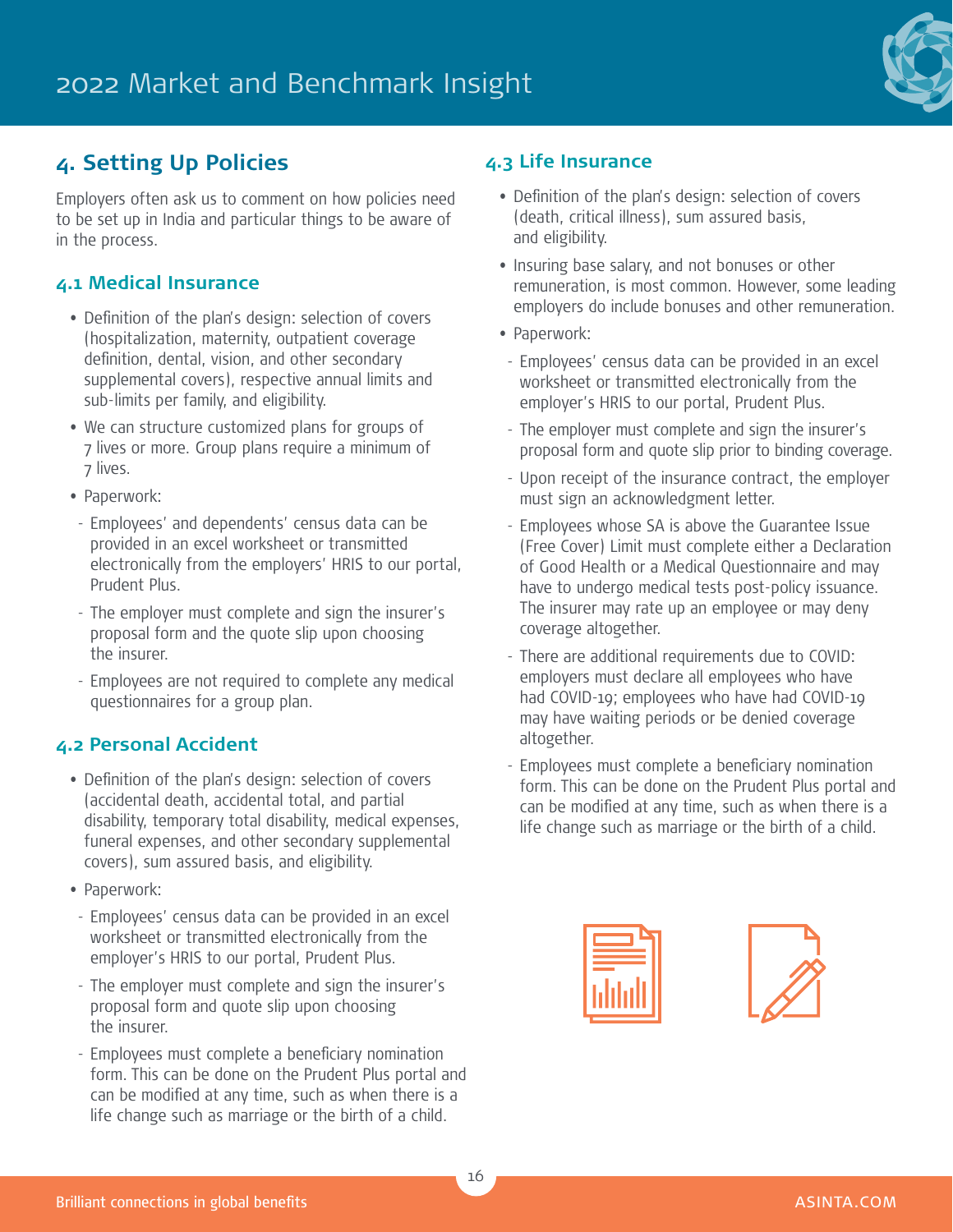

### **4.4 Employee Income Protection Plan**

- Definition of the plan design: selection of cover ranging from an aggregate limit of 3/6/9/12 months' pay per employee, defining an upper cap for a monthly pay-out and choosing from a range of  $7/15/30$  days deductible for due diligence purposes. Customized plans for corporations with a workforce of 1000 employees & above is possible.
- Paperwork:
- Employers' leave policy manual
- Employees' and spouses' census data in a pre-defined format
- Last 3 years' group medical claims data employeewise (at least 1 year's data is mandatory)

#### **4.5 Pension Plan**

- Definition of the plan's design: the amount of the contribution (a percentage of basic salary up to 10%), eligibility (all employees except expats)
- Paperwork:
- The employer must complete a specific set of documents to set up a Tier 1 account under the new pension scheme.
- Employees must complete and sign a specific form with their personal data, provide Know Your Customer documents to generate their Permanent Retirement Account Number (PRAN), and nominate beneficiaries.

#### **4.6 Workers' Compensation Insurance**

- Workers' compensation insurance is not mandatory. Employers can self-insure. WC insurance is more prevalent in blue-collar sectors.
- The level of compensation is determined by the Employees Compensation (Amendment) Act, 2013.
- The cost will vary according to the employer's activity (or its main activity, in case there is more than one).
- Paperwork:
- It is required to provide employees' full name, job title/designation/function/role, and annual salary.

#### **4.7 Broker on Record (BOR) Letter**

A BOR letter is required to be issued by the client for the broker to be recognized as the client's representative by carriers and the insurance regulator, IRDAI.

#### **4.8 Know Your Customer Regulations**

The Indian government requires financial institutions to verify the credentials of their customers/clients. Insureds are required to submit

- a) a signed and stamped\* copy of their PAN (Permanent Account Number) card
- b) their Goods and Services Tax ID number or GST exemption certificate
- c) signed and stamped\* proposal forms, and
- d) additional documentation, such as address proof, may be required.
- e) CKYC Number, which is known as KIN (KYC Identification Number), is a 14-digit unique number that is required for any premium refund or claim amount over INR 100,000

\*A company stamp or seal is a must in India. Many official documents require the company stamp/seal. Your local office will have one; if you do not have a local representative, you can have one made with the Indian subsidiary's name at a stationery shop in your home country.

#### **4.9 Cash-before-cover**

India is a cash-before-cover market. The insurer is at risk only upon receipt of the premium. An additional premium must be paid to endorse new members during the policy period; therefore, a Cash Deposit Account should be maintained with the insurer to ensure adequacy of premium to cover new members from Day 1 of joining an organization. Cash-before-cover is strictly enforced. Wire transfers of premium can take 3-5 business days to be credited into the insurer's bank account  $+$  2-3 days to be traced using the UTR no. Plan for bank closure during bank and other holidays. It's easier and faster to pay by NEFT from an Indian bank to avoid missing the renewal date.

#### **4.10 Admitted Market**

India is an admitted market for most lines of insurance. Indian companies can participate in pooled risk benefits provided an admitted policy is issued.